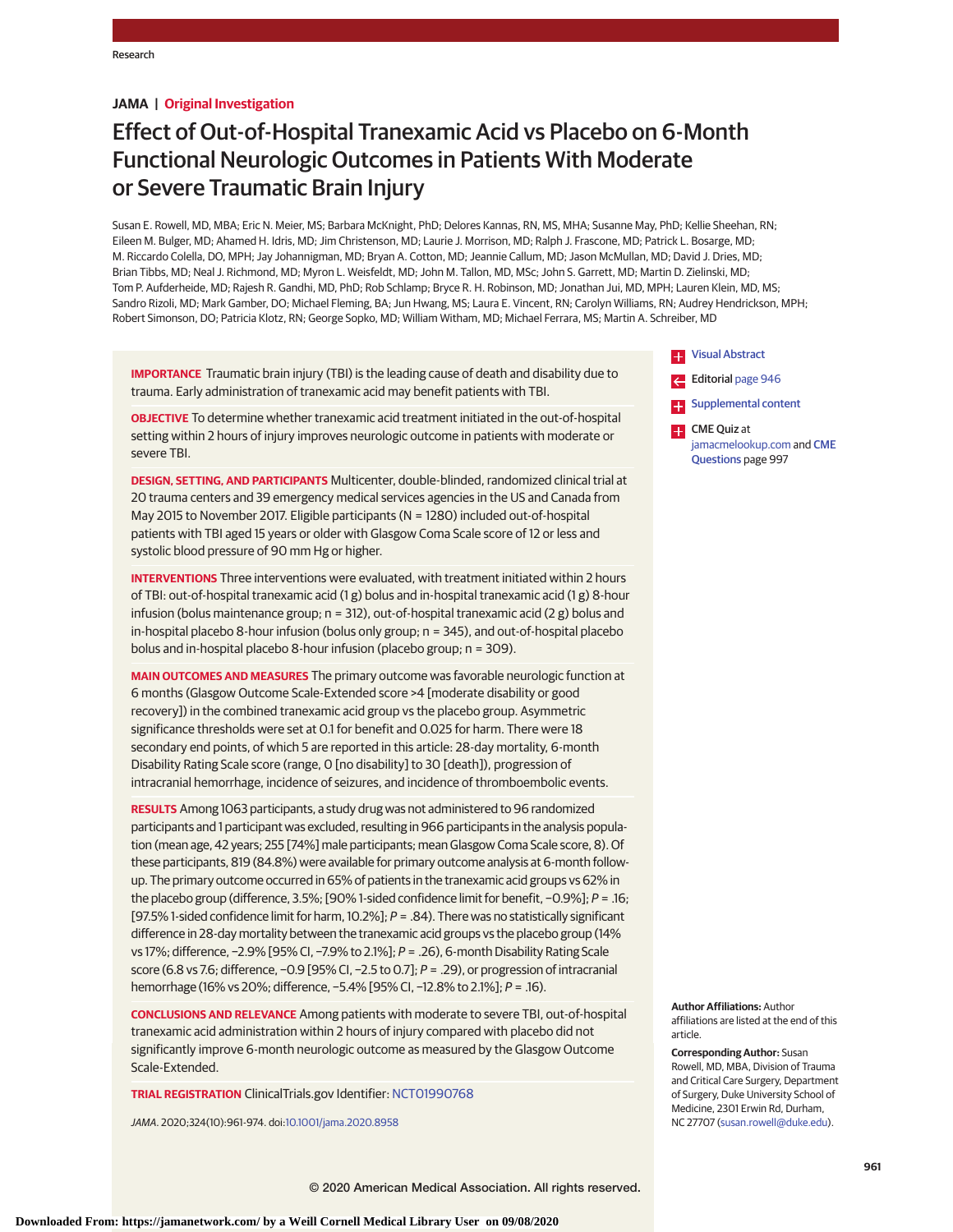n 2016, an estimated 27 million people worldwide sustained a traumatic brain injury (TBI), an increase of 47% since 1990.<sup>1</sup> In 2014, there were an estimated 288 000 TBI-related hospitalizations and more than 56 000 TBIn 2016, an estimated 27 million people worldwide sustained a traumatic brain injury (TBI), an increase of 47% since  $1990<sup>1</sup>$  In 2014, there were an estimated 288 000 related deaths in the US alone.<sup>2</sup> Effective management for TBI represents a significant unmet need and has the potential to affect morbidity and mortality worldwide. Despite decades of well-designed clinical trials, no drug has been approved by the US Food and Drug Administration to manage acute TBI.<sup>3-5</sup>

Tranexamic acid is a synthetic derivative of the amino acid lysine that acts by competitively inhibiting plasminogen activation and, at higher concentrations, noncompetitively inhibiting plasmin.<sup>6</sup> Tranexamic acid binding blocks the interaction of plasminogen with fibrin, preventing breakdown of fibrin clot.<sup>6</sup> The clinical use of tranexamic acid to control bleeding was first described in  $1966$ ,<sup>6</sup> and its use has expanded over the past 50 years to multiple clinical settings.<sup>7,8</sup> Because results from the CRASH-2 trial in 2010 demonstrated a survival benefit for patients at risk for traumatic hemorrhage who received tranexamic acid, its use has become common for patients with severe hemorrhagic shock.<sup>9</sup> Until publication of the CRASH-3 trial in 2019, which examined the use of tranexamic acid in more than 12 000 patients with TBI, the use of tranexamic acid in patients with TBI has been limited to retrospective analyses and small clinical trials.10-12 The current trial was designed to examine whether tranexamic acid administered within 2 hours of injury would result in improved 6-month neurologic outcome in patients with moderate or severe TBI.

# Methods

## Trial Design and Oversight

The Prehospital TXA for TBI Trial was a randomized, double-blind, 3-group, multicenter phase II trial designed to examine the efficacy and safety of out-of-hospital administration of tranexamic acid compared with placebo in participants with moderate or severe TBI who were not in shock. Outcomes were compared between patients who received tranexamic acid initiated in the out-of-hospital setting within 2 hours of injury and those who received placebo. With the exception of tranexamic acid administration, treatment was not altered during transport or after arrival to the trauma center. Out-of-hospital tranexamic acid administration for TBI was not standard care at any participating site during the trial. The full trial protocol and statistical analysis plan are available in [Supplement 1.](https://jamanetwork.com/journals/jama/fullarticle/10.1001/jama.2020.8958?utm_campaign=articlePDF%26utm_medium=articlePDFlink%26utm_source=articlePDF%26utm_content=jama.2020.8958) The trial used the infrastructure of the Resuscitation Outcomes Consortium, a North American clinical trials network dedicated to conducting clinical trials in out-of-hospital cardiac arrest and severe traumatic injury. The study took place in 12 regions, including 20 trauma centers and 39 emergency medical services (EMS) agencies across the US and Canada (eFigure in [Supplement 2\)](https://jamanetwork.com/journals/jama/fullarticle/10.1001/jama.2020.8958?utm_campaign=articlePDF%26utm_medium=articlePDFlink%26utm_source=articlePDF%26utm_content=jama.2020.8958).

The trial was conducted under US regulations for Exception From Informed Consent Requirements for Emergency **Question** Does early administration of tranexamic acid to patients with moderate or severe traumatic brain injury improve neurologic outcome at 6 months?

**Findings** In this randomized multicenter clinical trial that included 966 participants enrolled in the out-of-hospital setting by paramedics, treatment with tranexamic acid as an out-of-hospital bolus with or without in-hospital infusion, compared with placebo as an out-of-hospital bolus and in-hospital infusion, resulted in a favorable neurologic outcome (defined as Glasgow Outcome Scale-Extended score >4) in 65% vs 62% of patients at 6 months, a difference that was not statistically significant.

**Meaning** Among participants suspected of having moderate or severe traumatic brain injury, out-of-hospital administration of tranexamic acid compared with placebo did not significantly improve 6-month neurologic recovery.

Research (21 CFR §50.24) and the Canadian Tri-Council Policy Statement 2 (Ethical Conduct for Research Involving Humans). As required, all individual site ethics review boards and the Human Research Protection Office of the US Department of Defense reviewed and approved the local community consultation process, public disclosure plans, and conduct of the study. Participants or their legally authorized representative were notified of enrollment as soon as feasible and were asked to provide written informed consent for continued participation in the trial. Safety oversight for the trial was performed by a data and safety monitoring board and an independent medical monitor.

## Eligible Patients

The target population for the trial was patients aged 15 years or older with moderate or severe blunt or penetrating TBI, a Glasgow Coma Scale (GCS) score of 3 to 12, at least 1 reactive pupil, and systolic blood pressure of at least 90 mm Hg prior to randomization. EMS agencies were provided centralized video and hands-on training to ensure GCS assessment standardization across sites. It was instructed to obtain the GCS score prior to intubation. Patients were eligible only if an intravenous (IV) catheter was in place, the study drug could be administered within 2 hours of injury, and the predefined EMS transport destination was a participating trauma center. Detailed exclusion criteria are provided in the protocol [\(Supplement 1\)](https://jamanetwork.com/journals/jama/fullarticle/10.1001/jama.2020.8958?utm_campaign=articlePDF%26utm_medium=articlePDFlink%26utm_source=articlePDF%26utm_content=jama.2020.8958).

## Randomization and Masking

Participants were randomly assigned to study groups in a 1:1:1 ratio using a computer-generated allocation sequence programmed by the data coordinating center. Identicalappearing out-of-hospital study drug kits were packaged in numerical order according to a permuted block design of variable block size (3 and 6) and shipped to EMS agencies for placement on EMS vehicles in random order. Each EMS vehicle or helicopter carried only 1 study kit at a time containing either 2 g of tranexamic acid, 1 g of tranexamic acid, or placebo solution (saline). Any kits that were opened but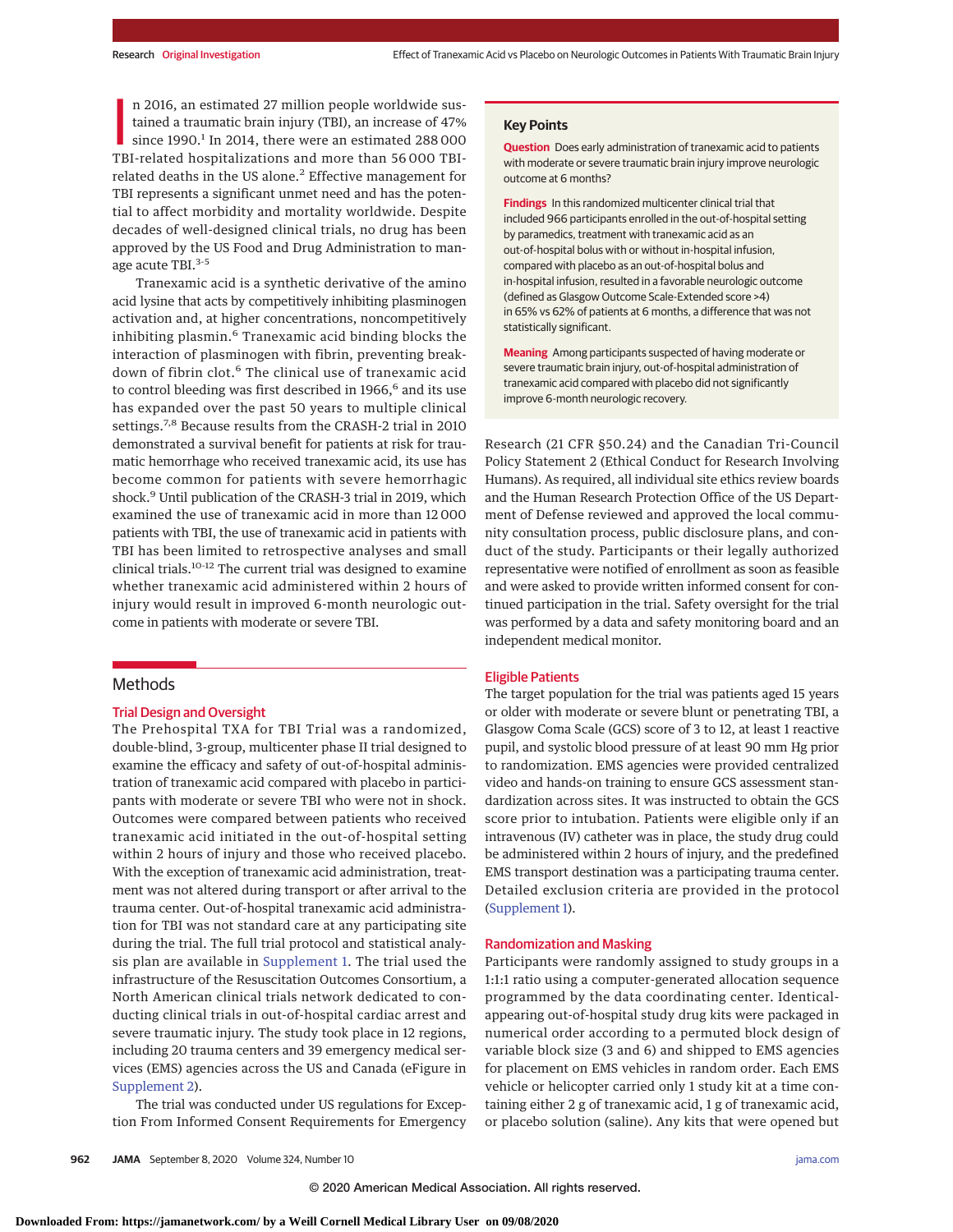not used were discarded and a new kit was supplied to each vehicle for the next trip. The order in which kits were used could not be controlled because the location of injury and EMS availability determined which agency and vehicle responded. As a result, the effective randomization was complete rather than a permuted block.

Neither opening the study kit nor administering the study drug revealed the group assignment. Group assignment was blinded to all EMS agencies, pharmacists, coordinators, and providers throughout the study. Emergency unblinding by the coordinating center was performed only when the treating physician determined open-label tranexamic acid was indicated as an adjunct for hemorrhage control.

## Study Intervention

Participants were randomly assigned to 1 of 3 treatment groups: 1-g IV tranexamic acid bolus in the out-of-hospital setting followed by a 1-g tranexamic acid IV infusion initiated upon hospital arrival and infused over 8 hours (bolus maintenance group), 2-g IV tranexamic acid bolus in the out-of-hospital setting followed by a placebo infusion (bolus only group), or IV placebo bolus in the out-of-hospital setting followed by an IV placebo infusion (placebo group). The bolus maintenance dose was chosen based on the observed decreased mortality in the CRASH-2 trial using this dose and because it is widely considered standard of care in patients with traumatic hemorrhage. The bolus only dose was chosen as an alternative dosing regimen that could be more feasible in prehospital and military settings. The out-ofhospital bolus was initiated by EMS prior to arrival and completed either out of hospital or in the emergency department. Following completion of the out-of-hospital bolus, the in-hospital infusion was initiated in the emergency department and administered over 8 hours. Infusion stopping rules established to protect patient safety are listed in the protocol [\(Supplement 1\)](https://jamanetwork.com/journals/jama/fullarticle/10.1001/jama.2020.8958?utm_campaign=articlePDF%26utm_medium=articlePDFlink%26utm_source=articlePDF%26utm_content=jama.2020.8958). Adverse events that occurred during the initial 28 days of hospitalization were recorded. A biospecimen and imaging repository was created and maintained at the clinical coordinating center [\(Supplement 1\)](https://jamanetwork.com/journals/jama/fullarticle/10.1001/jama.2020.8958?utm_campaign=articlePDF%26utm_medium=articlePDFlink%26utm_source=articlePDF%26utm_content=jama.2020.8958).

# Study Outcomes

The primary outcome was functional neurologic outcome measured 6months after injury using the Glasgow Outcome Scale-Extended (GOSE)13-15 and dichotomized into favorable (GOSE score >4 [moderate disability or good recovery]) and poor (GOSE score ≤4 [severe disability, vegetative state, or death]). Prespecified secondary outcomes included 28-day mortality, 6-month Disability Rating Scale (DRS) score (range, 0 [no disability] to 30 [death]), $14,15$  progression of intracranial hemorrhage (ICH; defined as >33% increase in the combined volume of subdural, epidural, and intraparenchymal hematomas), discharge GOSE score, discharge DRS score, Marshall and Rotterdam scores on initial head computed tomographic imaging, incidence of neurosurgical interventions, hospital-free days, intensive care unit–free days, ventilator-free days, and fibrinolysis at hospital admission. Additional prespecified secondary outcomes

included adverse events potentially associated with tranexamic acid administration: incidence of seizures (defined as observed seizure-like activity and administration of antiseizure medication or electroencephalogram confirmation) and incidence of thrombotic events (cerebral ischemia, myocardial infarction, deep vein thrombosis, and pulmonary embolism). Although complete data on all secondary outcomes are reported by treatment group in this study, statistical analyses are only performed on 6-month GOSE score (primary outcome), 28-day mortality, 6-month DRS score, progression of ICH, and the safety-related outcomes. Analyses for other secondary outcomes are planned to be reported separately.

The initial trial design involved a comparison of each of the 2 tranexamic acid dosing regimens separately with placebo, rather than a comparison of the combined tranexamic acid groups with the placebo group. However, the protocol review committee had a concern with study power and the analytic plan was revised by combining the 2 tranexamic acid treatment groups with a comparison of the combined group with the placebo group. The protocol review committee and the data and safety monitoring board approved this change in 2014, and all subsequent protocols have this as the prespecified analytic approach. In addition, the primary outcome measure was the GOSE score 6 months after injury, dichotomized as a favorable neurologic outcome (GOSE score >4) or unfavorable outcome (GOSE score ≤4). This outcome was prespecified in the original protocol and was unchanged in all subsequent versions of the protocol.

At the time of manuscript preparation, we recognized that the original trial registry entry on ClinicalTrials.gov (November 2013) lacked sufficient detail and did not correctly represent the planned 2-group comparison as the primary analysis and did not specify that the GOSE score outcome was to be dichotomized. This analytic plan and this outcome, which were established and prespecified prior to the beginning of trial enrollment, were included in the updated ClinicalTrials.gov entry (July 2018).

## Sample Size

The planned sample size of 963 analysis population participants provided 80% power for tests of benefit at a 0.071 absolute higher proportion with favorable outcomes in the combined group of tranexamic acid–treated patients and harm at a 0.095 absolute lower proportion with favorable outcomes in the combined group of tranexamic acid–treated patients. Because no previous studies have evaluated longterm neurologic outcome in patients with TBI who received tranexamic acid, these differences were chosen as part of an overall strategy to use this phase II trial to identify potential treatments for a phase III trial. Because a subsequent phase III trial could test for benefit at conventional levels, power was computed for an asymmetric 2-sided test conducted at the 10% level for benefit and at the 2.5% level for harm under a grouped sequential design that included 1 interim futility analysis. Additional detail of the grouped sequential design and power analysis is available in the protocol [\(Supplement 1\)](https://jamanetwork.com/journals/jama/fullarticle/10.1001/jama.2020.8958?utm_campaign=articlePDF%26utm_medium=articlePDFlink%26utm_source=articlePDF%26utm_content=jama.2020.8958).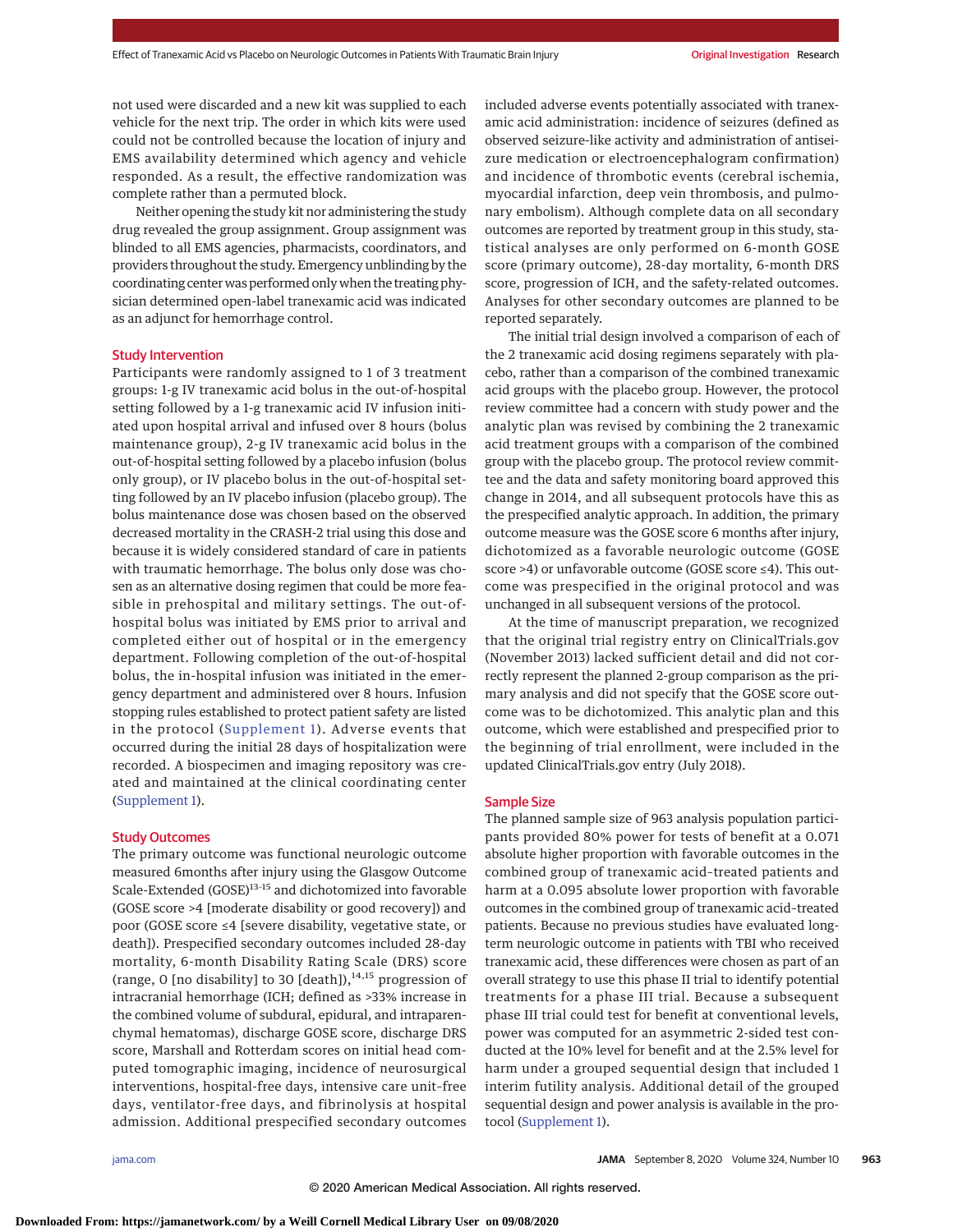#### Statistical Analysis

In this double-blind study, because caregivers would not be able to discern the contents of study drug containers, our protocol-specified analysis included only participants who received the study drug. This design was chosen to avoid diluting the analysis population with participants who had no potential to benefit from treatment. No follow-up data were collected for participants who received no study drug. The prespecified primary analysis compared the percentage of participants in the analysis population with a favorable neurologic outcome (GOSE score >4) 6 months after injury between the combined tranexamic acid treatment group and the placebo group using logistic regression adjusted for study site after multiply imputing missing outcome data using fully conditional specification.<sup>16</sup> The primary analysis pooled both treatment groups because this comparison provided greater power to detect a benefit of tranexamic acid treatment. Because odds ratios derived from logistic regression can provide a misleading representation of risk when the base rate is high, we instead present adjusted differences in the percentages of participants with favorable neurologic outcome using linear regression with robust standard errors; logistic regression results are reported in [Supplement 2.](https://jamanetwork.com/journals/jama/fullarticle/10.1001/jama.2020.8958?utm_campaign=articlePDF%26utm_medium=articlePDFlink%26utm_source=articlePDF%26utm_content=jama.2020.8958) Sensitivity analyses were conducted on a GCS-stratified dichotomous GOSE outcome.<sup>17</sup> Additional details of the multiple imputation methods are included in eTables 1 to 3 in [Supplement 2.](https://jamanetwork.com/journals/jama/fullarticle/10.1001/jama.2020.8958?utm_campaign=articlePDF%26utm_medium=articlePDFlink%26utm_source=articlePDF%26utm_content=jama.2020.8958)

Secondary analyses comparing the combined tranexamic acid treatment group with the placebo group were performed for 28-day mortality, 6-month DRS score, and progression of ICH. Pairwise comparisons between individual treatment groups were also performed for the primary outcome and select secondary outcomes in the full analysis population and in the following 2 exploratory subgroups: participants with unimputed outcomes and participants with ICH on initial computed tomographic imaging. Absolute percent differences or mean differences and 95% CIs are presented for all secondary analyses. Analyses of the full analysis population were adjusted for site only. Subgroup analyses include prespecified adjustment for site, age, sex, penetrating injury, out-of-hospital GCS score, Injury Severity Score (ISS), and Abbreviated Injury Scale (AIS) head score. Imputed outcomes were used for all analyses except for analyses of the progression of ICH and analyses of the unimputed outcomes subgroup.

This National Institutes of Health–sponsored trial required the collection of race and ethnicity data, which were obtained through the medical record of participating sites. Study staff transcribed information from the medical record into fixed categories on the trial case report form.

Statistical analyses were performed using R version 3.6.1 (R Foundation for Statistical Computing) and the R packages mice version 3.6.0, miceadds 3.8-9, mitools 2.4, and sandwich 2.5-1. Because of the potential for type I error due to multiple comparisons, findings for secondary outcomes and secondary analyses of the primary outcome should be interpreted as exploratory.

# Results

#### Study Participants and Enrollment

Between May 2015 and March 2017, a total of 1063 participants were randomized. The study drug was not administered to 96 randomized participants and 1 participant was excluded based on being in police custody prior to enrollment, resulting in 966 participants included in the analysis population (mean age, 42 years; 255 [74%] male participants; mean GCS score, 8) (Figure 1). The study groups were well balanced with respect to demographics and baseline anatomic and physiologic characteristics, with the exception of fewer penetrating injuries in the bolus only group. Injury severity was similar between groups based on the out-ofhospital GCS score, the ISS, and the AIS head score (Table 1). The median estimated time from injury to out-of-hospital study drug administration ranged from 40 to 43 minutes across groups, and the bolus completion percentage ranged from 93% to 95%. The median time from out-of-hospital bolus completion to start of the in-hospital infusion ranged from 86 to 94 minutes, and the in-hospital dose completion percentage ranged from 69% to 77%. (Table 1). Emergency unblinding occurred in 3% of patients, of whom 53% received open-label tranexamic acid.

Complete data on all prespecified primary and secondary outcomes are presented by treatment group in Table 2. Results from the prespecified primary statistical analysis and exploratory analyses reporting treatment group comparisons for select secondary outcomes and for select subgroups follow.

## Primary Analysis

The primary outcome was obtained in 819 of the 966 participants (85%) treated with the study drug. The percentage of patients who completed follow-up was higher in the placebo group (87%) than in both the bolus maintenance (84%) and bolus only (83%) groups. The primary reasons for failure to follow-up were participant withdrawal from the study and inability to locate the participant 6 months after injury (Figure 1). Participants lost to follow-up were less severely injured and had better outcomes at discharge than other discharged participants (eTable 4 in [Supplement 2\)](https://jamanetwork.com/journals/jama/fullarticle/10.1001/jama.2020.8958?utm_campaign=articlePDF%26utm_medium=articlePDFlink%26utm_source=articlePDF%26utm_content=jama.2020.8958). The site-adjusted absolute difference in the primary outcome of favorable neurologic outcome (GOSE score >4) between the combined tranexamic acid group and the placebo group was −3.5% (65% vs 62%; [90% 1-sided confidence limit for benefit, −0.9%]; *P* = .16; [97.5% 1-sided confidence limit for harm, 10.2%]; *P* = .84) (Table 3). Logistic regression models for the primary outcome yielded similar results (eTable 5 in [Supplement 2\)](https://jamanetwork.com/journals/jama/fullarticle/10.1001/jama.2020.8958?utm_campaign=articlePDF%26utm_medium=articlePDFlink%26utm_source=articlePDF%26utm_content=jama.2020.8958). Results for the stratified dichotomy of GOSE score based on the qualifying GCS score were similar to those of the GOSE score greater than 4 (eTable 6 in [Supplement 2\)](https://jamanetwork.com/journals/jama/fullarticle/10.1001/jama.2020.8958?utm_campaign=articlePDF%26utm_medium=articlePDFlink%26utm_source=articlePDF%26utm_content=jama.2020.8958).

# Secondary Outcomes

The overall 28-day mortality in this trial was 16%, of which 87% was attributed to neurologic injury (eTable 7 in [Supple](https://jamanetwork.com/journals/jama/fullarticle/10.1001/jama.2020.8958?utm_campaign=articlePDF%26utm_medium=articlePDFlink%26utm_source=articlePDF%26utm_content=jama.2020.8958)[ment 2\)](https://jamanetwork.com/journals/jama/fullarticle/10.1001/jama.2020.8958?utm_campaign=articlePDF%26utm_medium=articlePDFlink%26utm_source=articlePDF%26utm_content=jama.2020.8958). The all-cause 28-day mortality was 14% in the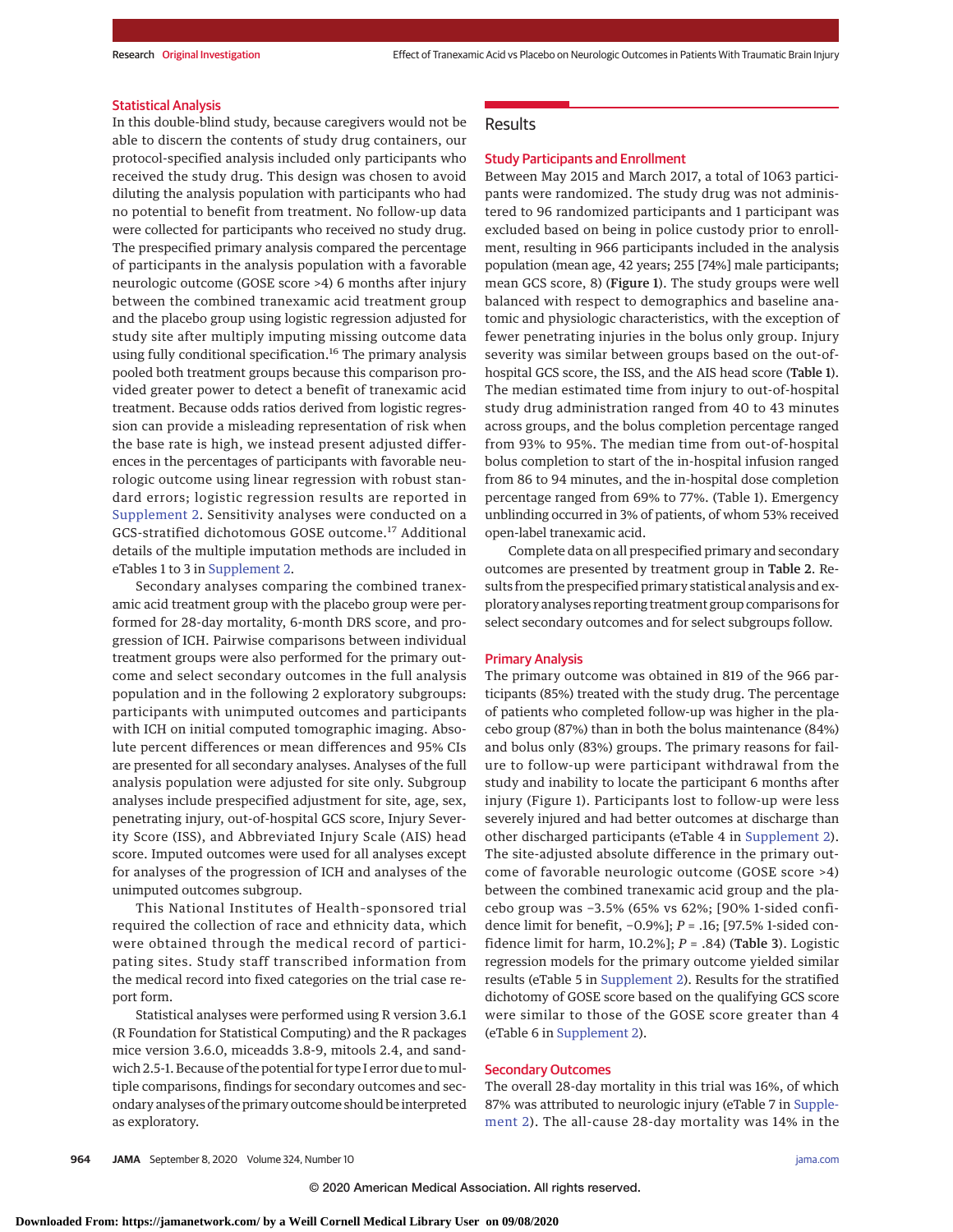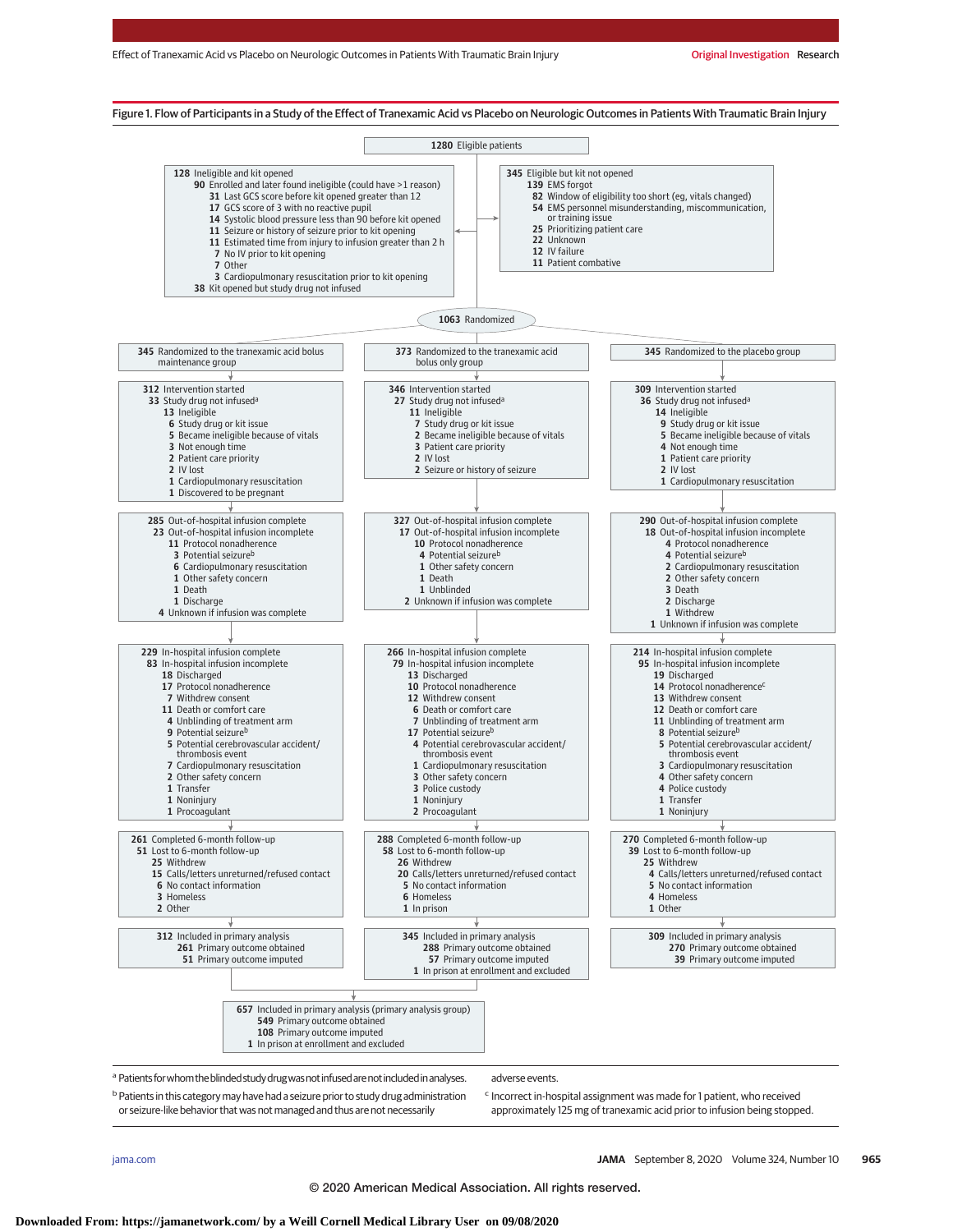Table 1. Baseline Characteristics of Patients in a Study of the Effect of Tranexamic Acid vs Placebo on Neurologic Outcomes in Patients With Traumatic Brain Injury

| Characteristic                                                                           | <b>Bolus maintenance</b><br>$(n = 312)$ | <b>Bolus only</b><br>$(n = 345)$ | Placebo<br>$(n = 309)$ |  |
|------------------------------------------------------------------------------------------|-----------------------------------------|----------------------------------|------------------------|--|
| <b>Demographics</b>                                                                      |                                         |                                  |                        |  |
| Age, median (IQR), y                                                                     | 39 (26-57)                              | $40(26-56)$                      | $36(25-55)$            |  |
| Sex, No. (%)                                                                             |                                         |                                  |                        |  |
| Female                                                                                   | 85(27)                                  | 90(26)                           | 76 (25)                |  |
| Male                                                                                     | 227(73)                                 | 255(74)                          | 233(75)                |  |
| Race, No. (%) <sup>a</sup>                                                               | $(n = 273)$                             | $(n = 295)$                      | $(n = 271)$            |  |
| American Indian/Alaska Native                                                            | 4(1)                                    | 4(1)                             | 2(1)                   |  |
| Asian                                                                                    | 13(5)                                   | 10(3)                            | 7(3)                   |  |
| <b>Black/African American</b>                                                            | 50(18)                                  | 53(18)                           | 46(17)                 |  |
| Native Hawaiian/other Pacific Islander                                                   | $\mathbf{1}$                            | $\mathbf{1}$                     | $\mathbf{1}$           |  |
| White                                                                                    | 202 (74)                                | 227(77)                          | 213(79)                |  |
| More than 1 race                                                                         | 3(1)                                    | $\pmb{0}$                        | 2(1)                   |  |
| Ethnicity <sup>a</sup>                                                                   | $(n = 264)$                             | $(n = 294)$                      | $(n = 265)$            |  |
| Hispanic                                                                                 | 40(15)                                  | 43(15)                           | 40(15)                 |  |
| Injury characteristics                                                                   |                                         |                                  |                        |  |
| Injury type, No. (%) <sup>b</sup>                                                        |                                         |                                  |                        |  |
| Blunt                                                                                    | 302 (97)                                | 339 (98)                         | 294 (95)               |  |
| Penetrating (primarily gunshot wounds)                                                   | 12(4)                                   | 5(1)                             | 16(5)                  |  |
| Cause of injury                                                                          | $(n = 312)$                             | $(n = 340)$                      | $(n = 308)$            |  |
| Motor vehicle                                                                            |                                         |                                  |                        |  |
| Occupant                                                                                 | 103(33)                                 | 115 (34)                         | 113(37)                |  |
| Motorcycle                                                                               | 32(10)                                  | 44(13)                           | 33(11)                 |  |
| Bicycle/pedestrian                                                                       | 61(20)                                  | 62(18)                           | 56 (18)                |  |
| Fall at ground level                                                                     | 44 (14)                                 | 45(13)                           | 37(12)                 |  |
| Fall at more than 1 m                                                                    | 40(13)                                  | 38(11)                           | 32(10)                 |  |
| Assault                                                                                  | 20(6)                                   | 25(7)                            | 24(8)                  |  |
| Suicide attempt                                                                          | 8(3)                                    | 5(1)                             | 9(3)                   |  |
| Other                                                                                    | 4(1)                                    | 6(2)                             | 4(1)                   |  |
| Out-of-hospital Glasgow Coma Scale score,<br>mean $(SD)^c$                               | 7.8(3.3)                                | 7.8(3.3)                         | 7.6(3.2)               |  |
| Out-of-hospital Glasgow Coma Scale score,<br>No. (%)                                     |                                         |                                  |                        |  |
| $3 - 4$                                                                                  | 72 (23)                                 | 81(23)                           | 69 (22)                |  |
| $5 - 6$                                                                                  | 50(16)                                  | 52(15)                           | 62(20)                 |  |
| $7 - 8$                                                                                  | 47(15)                                  | 44 (13)                          | 55(18)                 |  |
| $9 - 10$                                                                                 | 58 (19)                                 | 77 (22)                          | 44 (14)                |  |
| $11 - 12$                                                                                | 71(23)                                  | 82 (24)                          | 71(23)                 |  |
| $13 - 15$                                                                                | 14(4)                                   | 9(3)                             | 8(3)                   |  |
| Maximum AIS head score, No. (%) <sup>d</sup>                                             | $(n = 306)$                             | $(n = 344)$                      | $(n = 301)$            |  |
| $0$ (none)                                                                               | 72 (24)                                 | 84 (24)                          | 65(22)                 |  |
| $1$ (minor)                                                                              | 14(5)                                   | 19(6)                            | 11(4)                  |  |
| 2 (moderate)                                                                             | 48 (16)                                 | 48 (14)                          | 46(15)                 |  |
| 3 (serious)                                                                              | 64(21)                                  | 66 (19)                          | 61(20)                 |  |
| 4 (severe)                                                                               | 56 (18)                                 | 71(21)                           | 67(22)                 |  |
| 5 (critical)                                                                             | 52(17)                                  | 55(16)                           | 50(17)                 |  |
| 6 (unsurvivable)                                                                         | $\pmb{0}$                               | $\mathbf{1}$                     | $\mathbf{1}$           |  |
| ISS, median (IQR) <sup>d</sup>                                                           | $17(8-27)$                              | $17(8-27)$                       | $17(9-27)$             |  |
| Intracranial hemorrhage on initial<br>computed tomographic imaging, No. (%) <sup>e</sup> | $177(59)(n = 308)$                      | $197(58)(n = 339)$               | $171(57)(n = 299)$     |  |

(continued)

**966 JAMA** September 8, 2020 Volume 324, Number 10 **(Reprinted)** and a set of the printed of the set of the set of the set of the set of the set of the set of the set of the set of the set of the set of the set of the set

© 2020 American Medical Association. All rights reserved.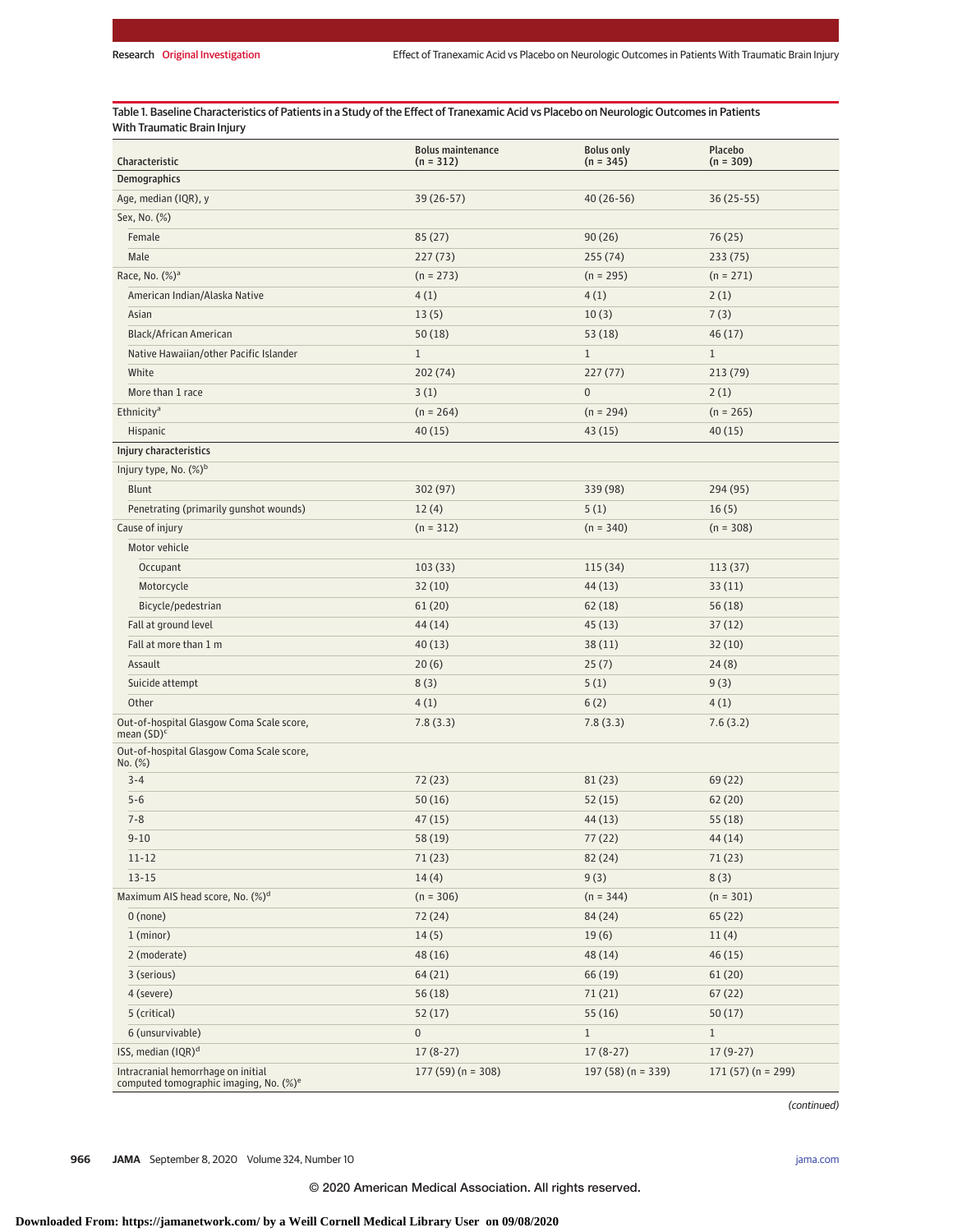Table 1. Baseline Characteristics of Patients in a Study of the Effect of Tranexamic Acid vs Placebo on Neurologic Outcomes in Patients With Traumatic Brain Injury (continued)

| <b>Characteristic</b>                                                 | <b>Bolus maintenance</b><br>$(n = 312)$ | <b>Bolus only</b><br>$(n = 345)$ | Placebo<br>$(n = 309)$ |
|-----------------------------------------------------------------------|-----------------------------------------|----------------------------------|------------------------|
| Out-of-hospital care                                                  |                                         |                                  |                        |
| Advanced airway, No. (%)                                              | 161(52)                                 | 166(48)                          | 168(54)                |
| Emergency medical services time,<br>median (IQR), min <sup>f</sup>    | $49(36-66)$                             | $47(33-65)$                      | 48 (35-63)             |
| Air transport, No. (%)                                                | 113(36)                                 | 124(36)                          | 104(34)                |
| Out-of-hospital study drug infusion                                   |                                         |                                  |                        |
| Time from injury to start of infusion, median (IQR), min <sup>g</sup> | $43(29-62)$                             | $40(29-65)$                      | 41 (30-58)             |
| Entire bolus infused, No. (%)                                         | 285(93)                                 | 327 (95)                         | 290(94)                |
| No infusion-related deviations, No. $(\%)^h$                          | 297 (95)                                | 334 (97)                         | 304 (98)               |
| In-hospital study drug infusion                                       |                                         |                                  |                        |
| Started, No. (%)                                                      | 254(81)                                 | 297 (86)                         | 244 (79)               |
| Time to start of infusion, median (IQR), min <sup>i</sup>             | 88 (60-130)                             | 94 (65-134)                      | 86 (60-120)            |
| Entire bag infused, No. (%)                                           | 229(73)                                 | 266(77)                          | 214(69)                |
| No infusion-related deviations, No. $(\%)^h$                          | 295 (95)                                | 335 (97)                         | 294 (95)               |

Abbreviation: IQR, interquartile range.

<sup>a</sup> Race and ethnicity data were obtained through the medical record of participating sites. Study staff at the sites transcribed information from the medical record into fixed categories on the trial case report form. Race and ethnicity are not reported for the Canadian sites.

- **b** Four participants with penetrating mechanism also had blunt mechanism (2 in the bolus maintenance group, 1 in the bolus only group, and 1 in the placebo group). Two participants in the bolus only group were found to have no blunt or penetrating injury. All but 3 penetrating injuries were gunshot wounds (2 in the bolus maintenance group and 1 in the bolus only group). Penetrating injury differs between groups ( $\chi^2$  P value = .03).
- <sup>c</sup> The Glasgow Coma Scale (GCS) score is a neurologic scale that ranges from 3 to 15, with lower scores indicating a lower level of consciousness. The overall score is the sum of 3 components. The eye response ranges from 1 (no opening) to 4 (eyes opening spontaneously), the verbal response from 1 (no response) to 5 (oriented), and the motor response from 1 (no motor response) to 6 (obeys commands). GCS scores of 8 or lower generally indicate severe brain injury; 9 to 12, moderate brain injury; and 13 to 15, minor brain injury.
- <sup>d</sup> In injury severity scoring, each injury is assigned an Abbreviated Injury Scale (AIS) score that ranges from 1 (minor) to 6 (unsurvivable). Each of 6 regions (head/neck, face, chest, abdomen, extremity, external) is assigned a regional score by taking the highest AIS score in the region. The Injury Severity Score

(ISS) is the sum of the squares of each of the 3 highest regional scores. The ISS ranges from 0 to 75, with higher scores indicating greater severity of injury. Patients with injury with an AIS score of 6 in any region are automatically assigned the highest ISS of 75. An ISS greater than 15 is generally considered major trauma. ISS was missing for 18 patients (8 in the bolus maintenance group, 3 in the bolus only group, and 7 in the placebo group).

- e Participants who died before receiving a head scan and for whom there was no other evidence of intracranial bleeding and patients with "indeterminate" head computed tomographic imaging findings for intracranial bleeding by the central reader are excluded (eTable 12 in Supplement 2). This indicator is not a baseline measure but is included here because it is used for a subgroup definition.
- <sup>f</sup> Time from call to dispatch to arrival at the emergency department.
- <sup>g</sup> Time of injury was estimated by emergency medical service personnel. If there was no basis to estimate the time, personnel were instructed not to enroll because inclusion criteria included enrolling within 2 hours of injury.
- h No protocol deviations or violations related to infusion. Eligibility status is not considered a deviation for this measure.
- <sup>i</sup> Time from completion of out-of-hospital infusion to start of in-hospital infusion.

combined tranexamic acid group and 17% in the placebo group (adjusted difference, −2.9% [95% CI, −7.9% to 2.1%]; *P* = .26; Table 3); 28-day mortality was 12% for the bolus only group and 17% for the bolus maintenance group (bolus maintenance vs placebo: adjusted difference, −0.09% [95% CI, −6.1% to 5.9%]; *P* = .98; bolus only vs placebo: adjusted difference, −5.4% [95% CI, −10.9% to 0.05%]; *P* = .05; bolus only vs bolus maintenance: adjusted difference, −5.3% [95% CI, −10.8% to 0.1%]; *P* = .06). Although these mortality differences did not reach statistical significance, they were apparent early (Figure 2) and may have influenced treatment group differences in the rates of adverse events.

The difference in the DRS score at 6 months was not statistically significant between tranexamic acid–treated and placebo-treated participants (6.8 vs 7.6; adjusted difference, −0.9 [95% CI, −2.5 to 0.7];*P* = .29; Table 3). Among participants with multiple head computed tomographic scans, 16% of tranexamic acid–treated participants experienced progression of ICH compared with 20% of placebo-treated participants (adjusted difference, −5.4% [95% CI, −12.8% to 2.1%]; *P* = .16; Table 3). Pairwise comparisons of the 3 treatment groups for GOSE score greater than 4, DRS score, and progression of ICH revealed no statistically significant differences (Table 3).

#### Adverse Events

Table 2 and Table 3 list predefined adverse events potentially associated with tranexamic acid administration. Overall, thrombotic events were more frequently observed in the bolus only (9%) and placebo (10%) groups than in the bolusmaintenance group (4%). Participants in the bolus only group were more likely to experience seizures (5%) than participants in the bolus maintenance group (2%) or placebo group (2%). In patients without ICH, 6% developed seizures in the bolus only group compared with no patients in the bolus maintenance group and 2% of patients in the placebo group (eTable 8 in [Supplement 2\)](https://jamanetwork.com/journals/jama/fullarticle/10.1001/jama.2020.8958?utm_campaign=articlePDF%26utm_medium=articlePDFlink%26utm_source=articlePDF%26utm_content=jama.2020.8958). The total numbers of other adverse events were similar between groups (Table 4). Additional details about adverse events are provided in eTable 9 in [Supplement 2.](https://jamanetwork.com/journals/jama/fullarticle/10.1001/jama.2020.8958?utm_campaign=articlePDF%26utm_medium=articlePDFlink%26utm_source=articlePDF%26utm_content=jama.2020.8958)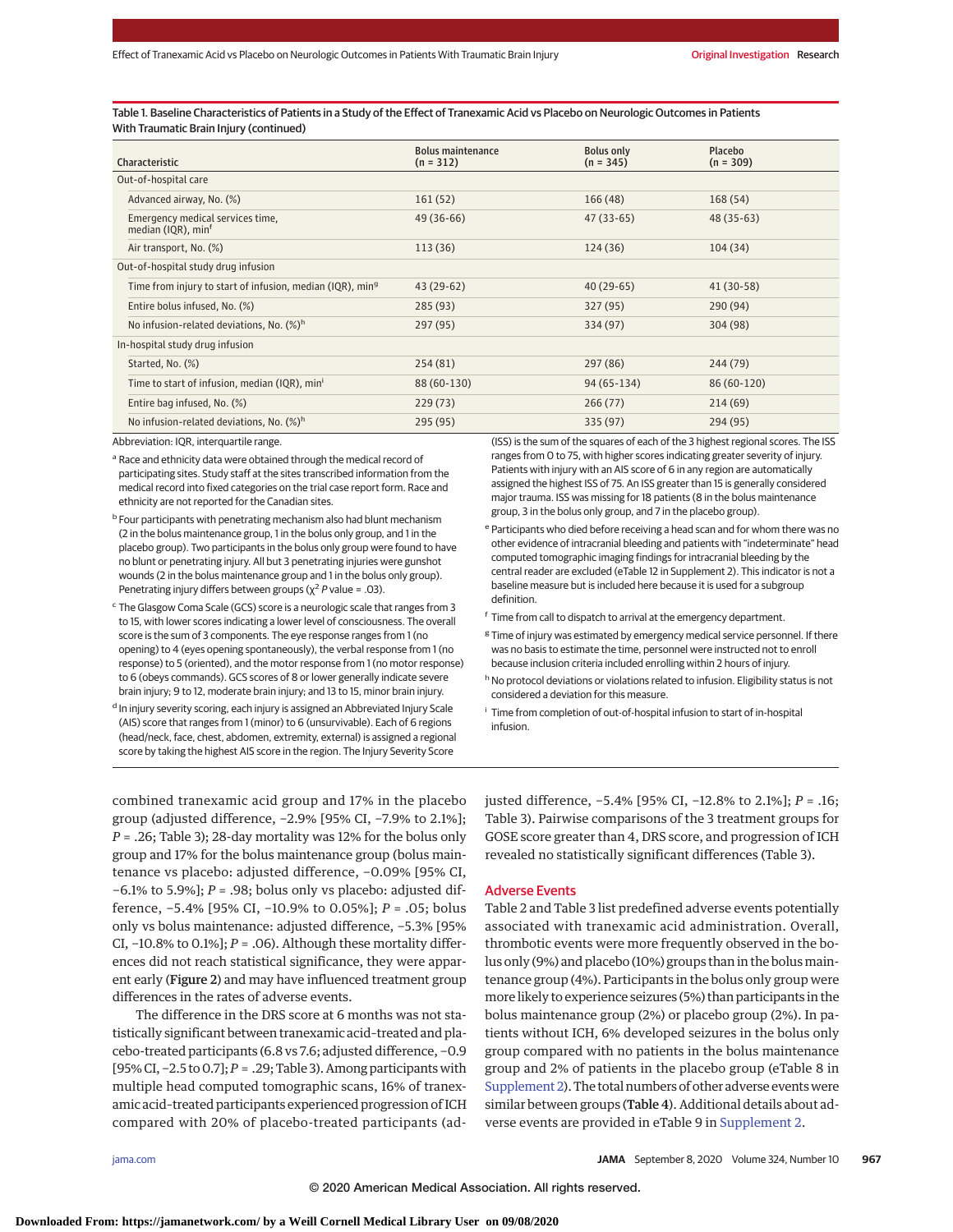Table 2. Hospital Course and Outcomes<sup>a</sup> in a Study of the Effect of Tranexamic Acid vs Placebo on Neurologic Outcomes in Patients With Traumatic Brain Injury

|                                                                                                   | Treatment group, No. (%) |                   |                   |  |
|---------------------------------------------------------------------------------------------------|--------------------------|-------------------|-------------------|--|
|                                                                                                   | <b>Bolus maintenance</b> | <b>Bolus only</b> | Placebo           |  |
| <b>Outcome</b><br>Fluids through 24 h                                                             | $(n = 312)$              | $(n = 345)$       | $(n = 309)$       |  |
| Median out-of-hospital and in-hospital crystalloid,<br>median (IQR), L                            | $3.2(1.9-5.1)$           | $3.5(2.3-5.1)$    | $3.5(2.2-5.1)$    |  |
| Any blood products administered                                                                   | 65(21)                   | 56(16)            | 72(23)            |  |
| Volume of blood products among patients<br>with some blood products administered, median (IQR), L | $1.3(0.6-2.2)$           | $0.8(0.5-2.1)$    | $1.4(0.6-2.4)$    |  |
| Any red blood cells administered                                                                  | 54(17)                   | 44(13)            | 62(20)            |  |
| Red blood cells among patients<br>with some administered, median (IQR), U                         | $3.0(2.0-4.5)$           | $2.0(0.9-4.0)$    | $3.0(1.4-4.8)$    |  |
| Outcome from admission blood draw                                                                 |                          |                   |                   |  |
| Percentage of clot lysed at 30 min following<br>maximum amplitude, % <sup>b</sup>                 | $(n = 246)$              | $(n = 261)$       | $(n = 240)$       |  |
| <0.8 (fibrinolysis shutdown)                                                                      | 157 (64)                 | 165(63)           | 148 (62)          |  |
| $0.8 - 3.0$ (normal)                                                                              | 61(25)<br>65(25)         |                   | 56(23)            |  |
| >3.0 (hyperfibrinolysis)                                                                          | 28(11)                   | 3(12)             | 36(15)            |  |
| Outcomes from initial head computed tomographic imaging                                           |                          |                   |                   |  |
| Marshall Classification <sup>c</sup>                                                              | $(n = 290)$              | $(n = 332)$       | $(n = 291)$       |  |
| Diffuse injury I                                                                                  | 115 (40)                 | 134 (40)          | 120(41)           |  |
| Diffuse injury II                                                                                 | 117 (40)                 | 135(41)           | 106(36)           |  |
| Diffuse injury III                                                                                | 12(4)                    | 12(4)             | 12(4)             |  |
| Diffuse injury IV                                                                                 | 4(1)                     | 5(2)              | 7(2)              |  |
| Diffuse injury V/VI                                                                               | 42(14)                   | 46(14)            | 46(16)            |  |
| Rotterdam Score <sup>d</sup>                                                                      | $(n = 161)$              | $(n = 187)$       | $(n = 158)$       |  |
| $\mathbf 1$                                                                                       | 1(1)                     | 5(3)              | 2(1)              |  |
| $\overline{2}$                                                                                    | 28(17)                   | 36 (19)           | 32(20)            |  |
| 3                                                                                                 | 91(57)                   | 98 (52)           | 81 (51)           |  |
| 4                                                                                                 | 24(15)                   | 28(15)            | 17(11)            |  |
| 5                                                                                                 | 12(7)                    | 17(9)             | 21(13)            |  |
| 6                                                                                                 | 5(3)                     | 3(2)              | 5(3)              |  |
| Hospital discharge outcomes                                                                       | $(n = 294)$              | $(n = 329)$       | $(n = 292)$       |  |
| Glasgow Outcome Scale-Extended score >4 <sup>e</sup>                                              | 101(34)                  | 101(31)           | 96(33)            |  |
| Disability Rating Scale <sup>f</sup>                                                              | $(n = 294)$              | $(n = 329)$       | $(n = 291)$       |  |
| 0-1 (none to mild disability)                                                                     | 84 (29)                  | 89(27)            | 90(31)            |  |
| 2-6 (partial to moderate)                                                                         | 92(31)                   | 122(37)           | 92(32)            |  |
| 7-11 (moderately severe)                                                                          | 37(13)                   | 41(12)            | 33(11)            |  |
| 12-21 (severe to extremely severe)                                                                | 23(8)                    | 26(8)             | 17(6)             |  |
| >21 (vegetative to death)                                                                         | 58 (20)                  | 51(16)            | 59 (20)           |  |
| Mortality                                                                                         | 53 $(18)(n = 294)$       | $39(12)(n = 331)$ | $51(17)(n = 295)$ |  |
| 28-d outcomes                                                                                     |                          |                   |                   |  |
| Neurological procedures <sup>,</sup> No. (%) <sup>9</sup>                                         |                          |                   |                   |  |
| Any neurological intervention                                                                     | 62(20)                   | 75 (22)           | 54(17)            |  |
| Craniotomy or craniectomy                                                                         | 27(9)                    | 39(11)            | 27(9)             |  |
| Intracranial pressure monitoring                                                                  | 48 (15)                  | 55(16)            | 48(16)            |  |
| Adverse events, No. (%) <sup>h</sup>                                                              |                          |                   |                   |  |
| Seizure or seizure-like activity                                                                  | 5(2)                     | 17(5)             | 7(2)              |  |
| Any thromboembolic event                                                                          | 13(4)                    | 31(9)             | 30(10)            |  |
| Myocardial infarction                                                                             | 3(1)                     | 2(1)              | 1(1)              |  |
| Pulmonary embolism                                                                                | 3(1)                     | 6(2)              | 5(2)              |  |
| Thrombotic stroke                                                                                 | 3(1)                     | 13(4)             | 10(3)             |  |
| Deep vein thrombosis                                                                              | 3(1)                     | 10(3)             | 9(3)              |  |
| Other thromboembolic event <sup>i</sup>                                                           | 1(1)                     | 13(4)             | 9(3)              |  |

(continued)

**968 JAMA** September 8, 2020 Volume 324, Number 10 **(Reprinted)** and a set of the printed of the printed of the printed of the printed of the printed of the printed of the printed of the printed of the printed of the print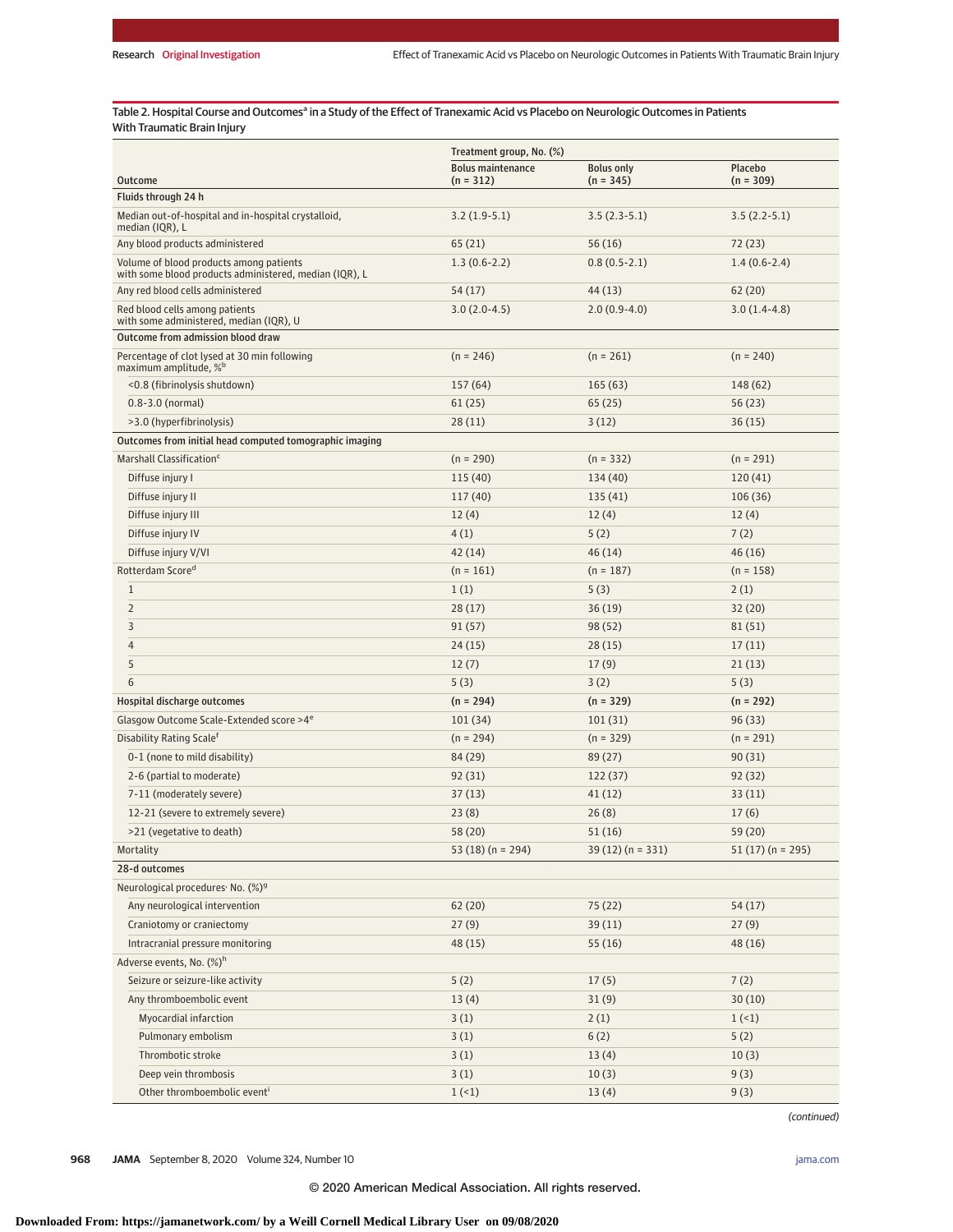Table 2. Hospital Course and Outcomes<sup>a</sup> in a Study of the Effect of Tranexamic Acid vs Placebo on Neurologic Outcomes in Patients With Traumatic Brain Injury (continued)

|                                                      | Treatment group, No. (%)                |                                  |                        |  |
|------------------------------------------------------|-----------------------------------------|----------------------------------|------------------------|--|
| <b>Outcome</b>                                       | <b>Bolus maintenance</b><br>$(n = 312)$ | <b>Bolus only</b><br>$(n = 345)$ | Placebo<br>$(n = 309)$ |  |
| Hospital-free days, mean (SD) <sup>j</sup>           | 13.6(10.7)                              | 14.1(10.4)                       | 13.6(10.7)             |  |
| Intensive care unit-free days, mean $(SD)^k$         | 18.1(10.8)                              | 19.1(9.7)                        | 18.5(10.6)             |  |
| Ventilator-free days, mean (SD) <sup>l</sup>         | 19.9(10.8)                              | 20.9(9.7)                        | 20.2(10.5)             |  |
| Mortality                                            | $53(19)(n = 285)$                       | $40(13)(n = 318)$                | $50(18)(n = 285)$      |  |
| $6$ -mo outcomes <sup>m</sup>                        |                                         |                                  |                        |  |
| Glasgow Outcome Scale-Extended score >4 <sup>e</sup> | $153(58)(n = 262)$                      | $178(62)(n = 289)$               | $163(60)(n = 272)$     |  |
| Disability Rating Scale score <sup>f</sup>           | $(n = 261)$                             | $(n = 287)$                      | $(n = 266)$            |  |
| 0-1 (none to mild disability)                        | 123(47)                                 | 143 (50)                         | 134 (50)               |  |
| 2-6 (partial to moderate disability)                 | 64(25)                                  | 79 (28)                          | 53(20)                 |  |
| 7-11 (moderately severe disability)                  | 12(5)                                   | 10(3)                            | 12(5)                  |  |
| 12-21 (severe to extremely severe disability)        | 6(2)                                    | 6(2)                             | 11(4)                  |  |
| >21 (vegetative to death)                            | 56(21)                                  | 49(17)                           | 56(21)                 |  |
| Mortality                                            | $55(21)(n = 262)$                       | $46(16)(n = 289)$                | $54(20)$ (n = 272)     |  |

Abbreviation: IOR, interquartile range.

<sup>a</sup> The table includes hospital process measures and outcomes. The sections are organized by chronology from early hospitalization to 6-month follow-up, with some overlap between the sections (eg, some hospital discharges occurred beyond 28 days or even 6 months).

- $^{\rm b}$  Alterations in fibrinolysis based on fibrinolytic pathway mediators and degree of clot lysis based on kaolin-activated thromboelastography and defined as LY30 (the percent of lysis that occurs 30 minutes after maximum amplitude is achieved). Reasons for missing LY30 are presented in eTable 13 in Supplement 2.
- $\epsilon$  The Marshall classification places patients into 1 of 6 categories of increasing severity based on findings of noncontrast computed tomographic imaging of the brain: I (no visible pathology), II (midline shift 0-5 mm, basal cisterns remain visible, no high or mixed density lesions >25 cm<sup>3</sup>), III (midline shift 0-5 mm, basal cisterns compressed or completely effaced, no high- or mixed-density lesions >25 cm<sup>3</sup>), IV (midline shift >5 mm, no high- or mixed-density lesions >25 cm<sup>3</sup>), V (any lesions evacuated surgically), VI (high- or mixed-density lesion >25 cm<sup>3</sup> not surgically removed).
- <sup>d</sup> The Rotterdam classification includes 6 categories ranging from 1 (best prognosis) to 6 (worst prognosis). The score is derived from 4 components: basal cisterns (0 indicates normal; 1, compressed; 2, absent), midline shift (0 indicates -5 mm and 1 indicates >5 mm), epidural mass lesion (0 indicates present and 1 indicates absent), intraventricular blood or traumatic subarachnoid blood (0 indicates absent and 1 indicates present). The scores for each component are summed and then 1 is added to arrive at the overall score. Only participants with intracranial hemorrhage are included for this outcome. Participants with 1 or more components missing or indeterminant were also excluded.
- <sup>e</sup> The Glasgow Outcome Scale-Extended subdivides the categories of severe and moderate disability and good recovery using a scale of 1 to 8, where 1 indicates death; 2, vegetative state; 3, lower severe disability; 4, upper severe disability; 5, lower moderate disability; 6, upper moderate disability; 7, lower good recovery; and 8, upper good recovery. Structured telephone interviews have been developed and validated for the measure and these questions were incorporated into the follow-up survey. The measure was dichotomized into unfavorable (1-4) and favorable (5-8) outcomes for this trial.
- <sup>f</sup> The Disability Rating Scale is designed to classify patients based on their degree of function after brain injury, consisting of 8 components: eye opening, communication, motor response, feeding, toileting, grooming, dependence/level of functioning, and psychosocial adaptability/employability. The overall score ranges from 0 (complete recovery) to 30 (death).
- <sup>g</sup> Neurosurgical interventions include craniotomy, craniectomy, and placement of a neuromonitoring or drainage device. The follow-up period for

interventions continued through hospital discharge or 28 days, whichever occurred first.

h Adverse events listed in this section are events listed on the drug insert that are known to be associated with tranexamic acid. The follow-up period for adverse events continued through hospital discharge or 28 days, whichever occurred first. Fifteen patients in the placebo group received open-label tranexamic acid. Among these participants, 1 adverse event (pulmonary embolism) was reported. Each count indicates the number of patients with 1 or more events of the type described in the row label. One patient in the placebo group had 2 instances (or a recurrence) of thrombotic stroke and another patient in the placebo group had 2 instances of deep vein thrombosis.

Other includes cerebral venous sinus thrombosis (7 participants in the bolus only group and 5 in the placebo group), superficial venous thrombosis (2 in the bolus only group and 1 in the placebo group), internal jugular vein thrombus (1 in the bolus only group and 1 in the placebo group), disseminated intravascular coagulation (1 in the bolus maintenance group and 1 in the bolus only group), cerebral vascular emboli (1 in the bolus only group and 1 in the placebo group), left ventricular thrombus (1 in the placebo group), inferior vena cava thrombus (1 in the bolus only group), and "presumed embolic infarcts" (1 in the bolus only group). One patient in the bolus only group had 2 "other" thromboembolic events, thus counts in this footnote do not sum to the count in the table for that group.

<sup>j</sup> Hospital-free days include any day from hospital admission through day 28 that the participant was alive and out of the hospital. Some participants, primarily those who withdrew before discharge, are missing this measure (20 in the bolus maintenance group, 14 in the bolus only group, and 14 in the placebo group).

<sup>k</sup> Intensive care unit–free days include any day from hospital admission through day 28 that the participant is alive and not in the ICU. Participants who died prior to discharge (even if after 28 days) are assigned a value of 0. Some participants, primarily those who withdrew before discharge, are missing this measure (19 in the bolus maintenance group, 14 in the bolus only group, and 14 in the placebo group).

- <sup>1</sup> Ventilator-free days include any day from hospital admission through day 28 that the participant is alive and does not require mechanical ventilatory support. Participants who die prior to discharge (even if after 28 days) are assigned a value of 0. Some participants, primarily those who withdrew before discharge, are missing this measure (19 in the bolus maintenance group, 14 in the bolus only group, and 14 in the placebo group).
- mThere were 9 participants for whom the Glasgow Outcome Scale-Extended was taken at 6 months but not the Disability Rating Scale score (1 in the bolus maintenance group, 2 in the bolus only group, and 6 in the placebo group).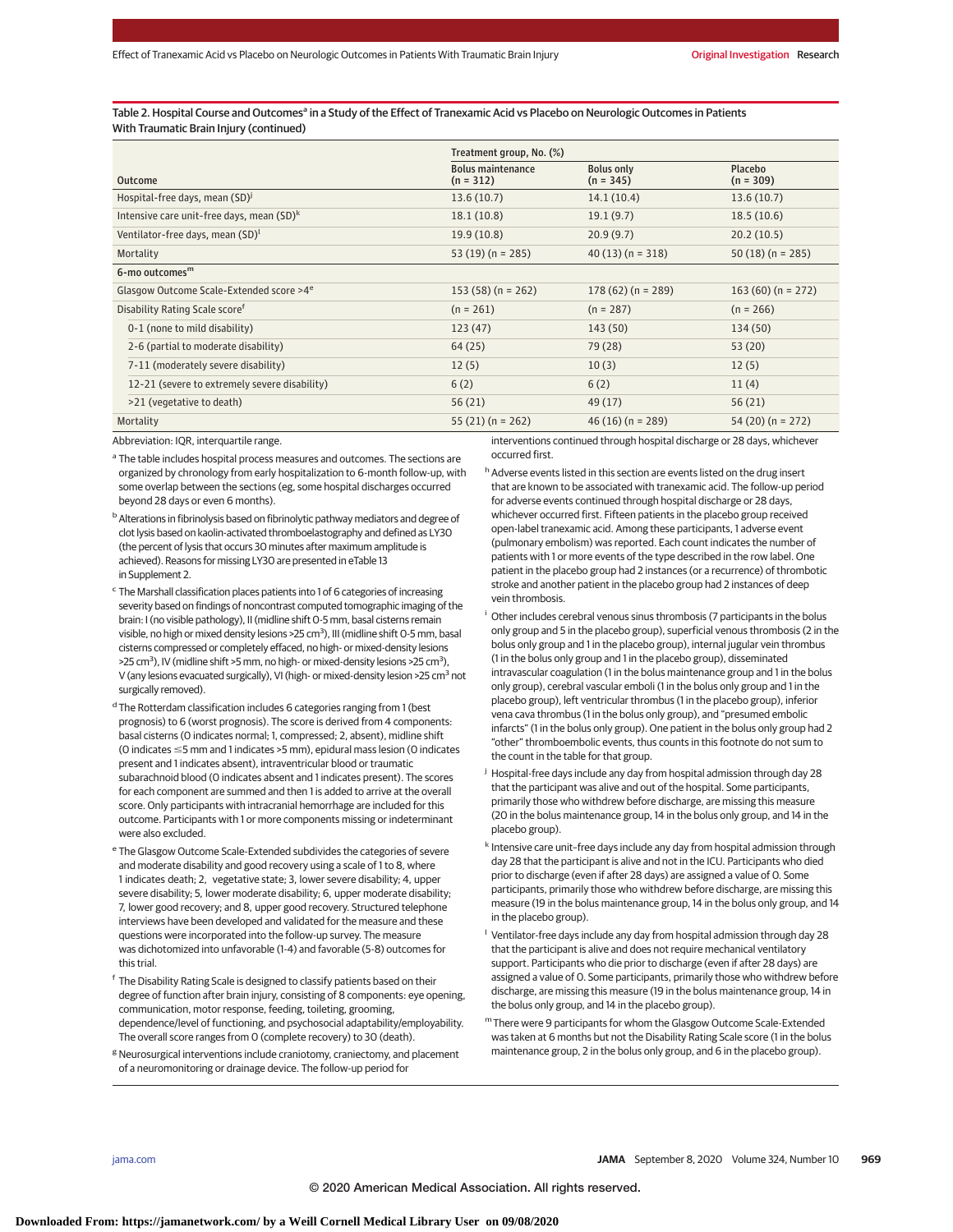Table 3. Adjusted Analyses of Primary and Select Secondary Outcomes in the Tranexamic Acid Groups vs Placebo Group in a Study of the Effect of Tranexamic Acid on Neurologic Outcomes in Patients With Traumatic Brain Injury

|                                                              | Treatment group, No. (%) <sup>a</sup>         |                       | Adjusted difference (95% CI)b,c                                                                                |                                  |
|--------------------------------------------------------------|-----------------------------------------------|-----------------------|----------------------------------------------------------------------------------------------------------------|----------------------------------|
| Outcome                                                      | Combined tranexamic acid group<br>$(n = 657)$ | Placebo ( $n = 309$ ) | Combined tranexamic acid group<br>vs placebo                                                                   | P value                          |
| <b>Primary outcome</b>                                       |                                               |                       |                                                                                                                |                                  |
| 6-mo Glasgow Outcome<br>Scale-Extended score >4 <sup>d</sup> | 425(65)                                       | 192 (62)              | 3.5% (-0.9% to $10.2%$ ) <sup>c</sup>                                                                          | $.16$ (benefit); $.84$<br>(harm) |
| Secondary outcomes (exploratory)                             |                                               |                       |                                                                                                                |                                  |
| 28-d mortality <sup>d</sup>                                  | 94(14)                                        | 53(17)                | $-2.9\%$ ( $-7.9\%$ to 2.1%)                                                                                   | .26                              |
| 6-mo Disability Rating Scale score,<br>median $(IQR)^d$      | 1(0 to 5)                                     | 1(0 to 8)             | $-0.9$ ( $-2.5$ to 0.7)                                                                                        | .29                              |
| Progression of intracranial<br>hemorrhage <sup>e, f</sup>    | $53(16)(n = 332)$                             | $30(20)(n = 148)$     | $-5.4\%$ ( $-12.8\%$ to 2.1%)                                                                                  | .16                              |
|                                                              |                                               |                       | des transportes and the state of the state of the state of the state of the state of the state of the state of |                                  |

Abbreviation: IQR, interquartile range.

- <sup>a</sup> See Table 2 for descriptions of the Glasgow Outcome Scale-Extended (GOSE) and Disability Rating Scale (DRS). Imputed outcomes are included for GOSE score, DRS score, and mortality. There were 20 imputed data sets generated, and the mean over both the participants and the 20 data sets is reported. While mean "counts" are rounded to the nearest integer, each participant's mean over 20 imputed data sets may be fractional.
- **b** All outcomes are modeled with linear regression with robust standard errors. Adjustments for each model are included in footnotes. eTable 5 in Supplement 2 includes logistic regression results for binary outcomes.
- <sup>c</sup> The primary analysis has a 90% (1-sided) confidence limit for benefit and a 97.5% (1-sided) confidence limit for harm.

<sup>d</sup> Model adjusts for regional site only.

<sup>e</sup> To analyze for progression of intracranial hemorrhage (ICH), an initial computed tomographic imaging volume had to be available as well as at least 1 subsequent computed tomographic imaging volume prior to evacuation of a hematoma (eTable 14 in Supplement 2). Progression is defined by a 33% increase or more in combined amount of epidural, subdural, and intraparenchymal hemorrhage volumes on a subsequent computed tomographic image relative to the initial computed tomographic image. The volume difference must be at least 1 mL.

<sup>f</sup> Model adjusts for regional site, age, sex, penetrating vs blunt injury, out-of-hospital Glasgow Coma Scale score, Injury Severity Score, and Abbreviated Injury Scale head score.

Figure 2. Post Hoc Descriptive Analysis of Mortality Through 28 Days in a Study of the Effect of Tranexamic Acid vs Placebo on Neurologic Outcomes in Patients With Traumatic Brain Injury



Survival data to 28 days was available for 91% of participants in the bolus maintenance group, 92% in the bolus only group, and 92% in the placebo group. Participants who were lost to follow-up after discharge or study withdrawal prior to 28 days and who were notified themselves about their study enrollment rather than family member notification were assumed to survive through 28 days for this plot (n = 52). The remaining participants were censored before 28 days: 5 [2%] in the bolus maintenance group, 9 [3%] in the bolus only group, and 12 [4%] in the placebo group. The shaded areas represent pointwise 95% CIs for each treatment group. The median (interquartile range) observation time for all 3 groups was 28 (28-28) days.

# Exploratory Analyses of Subgroups

Results from between-group comparisons of favorable 6-month neurologic outcome (GOSE score >4), DRS score, and 28-day mortality in the subgroup of participants for whom the outcomes did not need to be imputed were similar to the results of analyses of all patients' data (Table 4 and eTable 5 in [Supplement 2\)](https://jamanetwork.com/journals/jama/fullarticle/10.1001/jama.2020.8958?utm_campaign=articlePDF%26utm_medium=articlePDFlink%26utm_source=articlePDF%26utm_content=jama.2020.8958). Among patients who were determined while in the hospital to have had an ICH, 28 day mortality was 18% in the bolus only group, 26% in the bolus maintenance group, and 27% in the placebo group (bolus maintenance vs placebo: adjusted difference, −0.8% [95% CI, −7.0% to 8.7%]; *P* = .84; bolus only vs placebo: adjusted difference, −8.2% [95% CI, −16.6% to −0.8%]; *P* = .03; bolus only vs bolus maintenance: adjusted difference, −9.0% [95% CI, −16.1% to −1.8%]; *P* = .01). Additional subgroup analyses are shown in eTable 10 in [Supplement 2.](https://jamanetwork.com/journals/jama/fullarticle/10.1001/jama.2020.8958?utm_campaign=articlePDF%26utm_medium=articlePDFlink%26utm_source=articlePDF%26utm_content=jama.2020.8958)

# Resuscitation and Coagulation

Crystalloid volume administered by 24 hours was similar between groups. Participants in the bolus only group received fewer blood transfusions than patients in the other 2 groups. Among those who received a blood transfusion, participants in the bolus only group received less volume (Table 2). Values for all thromboelastography parameters were similar among groups (Table 2 and eTable 11 in [Supplement 2\)](https://jamanetwork.com/journals/jama/fullarticle/10.1001/jama.2020.8958?utm_campaign=articlePDF%26utm_medium=articlePDFlink%26utm_source=articlePDF%26utm_content=jama.2020.8958).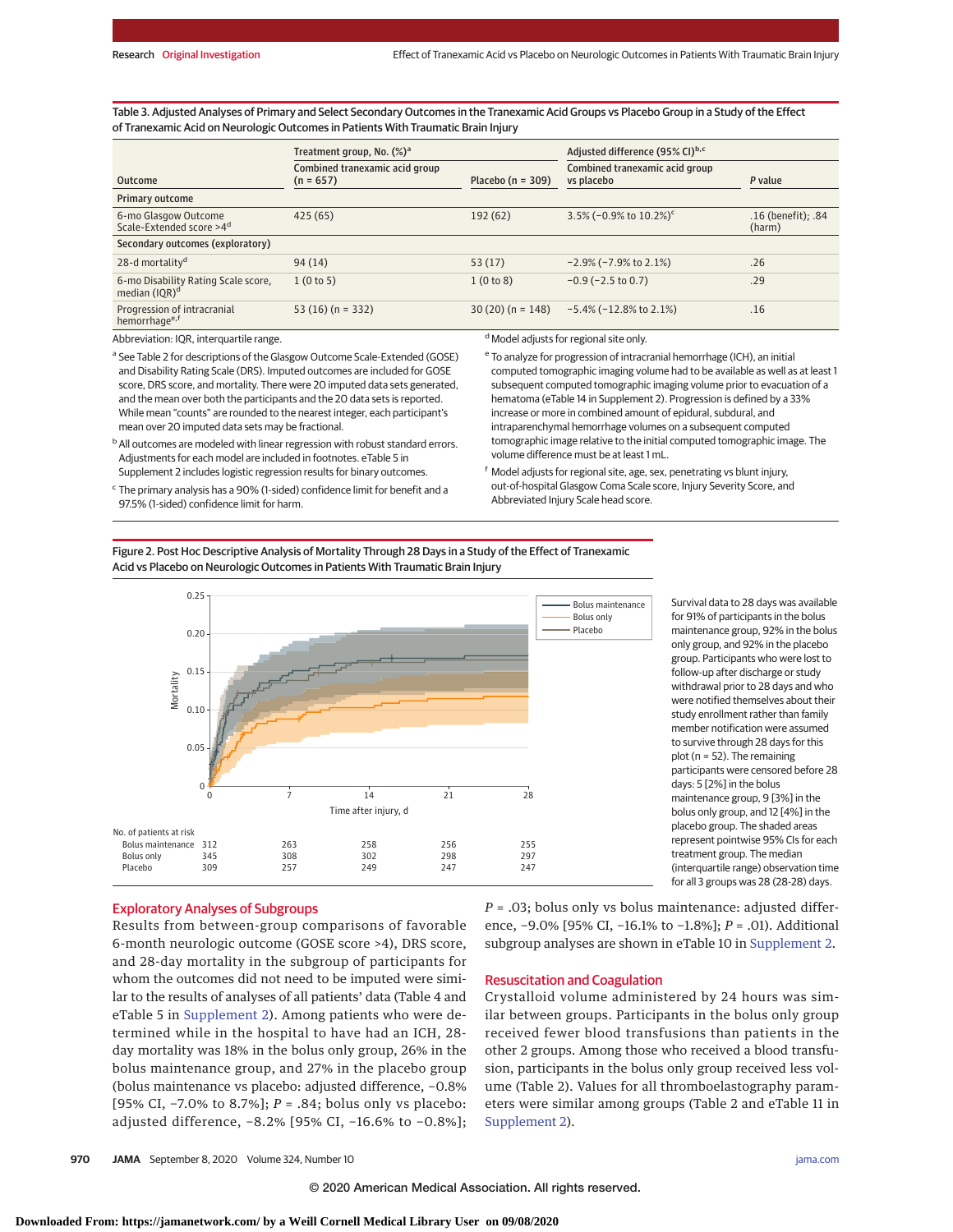Table 4. Adjusted Analyses of Select Secondary Outcomes and Adverse Events in a Study of the Effect of Tranexamic Acid vs Placebo on Neurologic Outcomes in Patients With Traumatic Brain Injury

|                                                                       | Treatment group, No. $(\%)^a$ |                                     | Adjusted difference (95% CI) <sup>b</sup> |                                        |                                 |                                           |
|-----------------------------------------------------------------------|-------------------------------|-------------------------------------|-------------------------------------------|----------------------------------------|---------------------------------|-------------------------------------------|
| Outcome                                                               | <b>Bolus maintenance</b>      | <b>Bolus only</b>                   | Placebo                                   | <b>Bolus maintenance</b><br>vs placebo | <b>Bolus only</b><br>vs placebo | <b>Bolus only</b><br>vs bolus maintenance |
| Secondary outcomes (exploratory)                                      | $(n = 312)$                   | $(n = 345)$                         | $(n = 309)$                               |                                        |                                 |                                           |
| 6-mo Glasgow Outcome<br>Scale-Extended score >4 <sup>c</sup>          | 198(63)                       | 226(66)                             | 192(62)                                   | $2.0$ (-5.8 to 9.8)                    | $4.8$ (-2.9 to 12.5)            | $2.8$ (-4.6 to 10.2)                      |
| 28-d mortality <sup>c</sup>                                           | 53(17)                        | 41(12)                              | 53(17)                                    | $-0.09$ ( $-6.1$ to 5.9)               | $-5.4$ ( $-10.9$ to 0.05)       | $-5.3$ ( $-10.8$ to 0.1)                  |
| 6-mo Disability Rating<br>Scale score, median (IQR) <sup>c</sup>      | 2(0 to 7)                     | 1(0 to 5)                           | 1(0 to 8)                                 | $-0.2$ ( $-2.1$ to 1.7)                | $-1.5$ ( $-3.3$ to 0.3)         | $-1.4$ ( $-3.1$ to 0.4)                   |
| Progression of intracranial<br>hemorrhage <sup>d,e</sup>              | 26(17)<br>$(n = 154)$         | 27(15)<br>$(n = 178)$               | 30(20)<br>$(n = 148)$                     | $-4.2$ ( $-13.0$ to 4.6)               | $-6.3$ ( $-14.4$ to 1.7)        | $-2.2$ ( $-9.9$ to 5.6)                   |
| Adverse events <sup>f</sup>                                           | $(n = 312)$                   | $(n = 345)$                         | $(n = 309)$                               |                                        |                                 |                                           |
| Seizure/seizure-like activity <sup>c</sup>                            | 5(2)                          | 17(5)                               | 7(2)                                      | $-0.6$ ( $-2.8$ to 1.6)                | $2.8(-0.1 to 5.6)$              | $3.4(0.7 \text{ to } 6.1)$                |
| Any thromboembolic event <sup>c</sup>                                 | 13(4)                         | 31(9)                               | 30(10)                                    | $-5.8$ ( $-9.8$ to $-1.8$ )            | $-1.0$ ( $-5.4$ to 3.4)         | 4.8(1.1 to 8.5)                           |
| Other adverse events <sup>c, g</sup>                                  | 77(25)                        | 79 (23)                             | 76(25)                                    | $-0.4$ ( $-7.1$ to 6.2)                | $-2.3$ ( $-8.8$ to 4.3)         | $-1.8$ ( $-8.3$ to 4.6)                   |
| Subgroups (exploratory)                                               |                               |                                     |                                           |                                        |                                 |                                           |
| Unimputed outcomesh                                                   |                               |                                     |                                           |                                        |                                 |                                           |
| 6-mo Glasgow Outcome<br>Scale-Extended score >4 <sup>e</sup>          | 153 (59)<br>$(n = 261)$       | 178 (62)<br>$(n = 288)$             | 163(60)<br>$(n = 270)$                    | $0.3$ (-6.4 to 7.1)                    | $3.6$ ( $-3.3$ to $10.5$ )      | $3.3$ ( $-3.6$ to $10.2$ )                |
| 28-d mortality <sup>e</sup>                                           | 53/307 (17)<br>$(n = 307)$    | 40(12)<br>$(n = 336)$               | 50(17)<br>$(n = 297)$                     | $0.9(-4.1 to 6.0)$                     | $-4.0$ ( $-8.8$ to 0.7)         | $-4.9$ ( $-9.6$ to $-0.2$ )               |
| 6-mo Disability Rating<br>Scale score, median (IQR) <sup>e</sup>      | 2(0 to 8)<br>$(n = 261)$      | 2(0 <sub>to</sub> 5)<br>$(n = 287)$ | 1(0 to 11)<br>$(n = 266)$                 | $-0.2$ ( $-1.8$ to 1.4)                | $-1.5$ ( $-3.1$ to 0.005)       | $-1.3$ ( $-2.8$ to 0.3)                   |
| Intracranial hemorrhage<br>on initial computed tomographic<br>imaging | $(n = 177)$                   | $(n = 197)$                         | $(n = 171)$                               |                                        |                                 |                                           |
| 6-mo Glasgow Outcome<br>Scale-Extended score >4 <sup>e</sup>          | 83 (47)                       | 108(55)                             | 86 (50)                                   | $-3.9$ ( $-13.0$ to 5.2)               | $4.8(-4.4 \text{ to } 14.0)$    | 8.7 (-0.3 to 17.8)                        |
| 28-d mortality <sup>e</sup>                                           | 45(26)                        | 35(18)                              | 47(27)                                    | $0.8$ ( $-7.0$ to 8.7)                 | $-8.2$ ( $-15.6$ to $-0.8$ )    | $-9.0$ ( $-16.1$ to $-1.8$ )              |
| 6-mo Disability Rating<br>Scale score, median (IOR) <sup>e</sup>      | 2(0 to 30)                    | 2(0 to 11)                          | 4(0 to 30)                                | $-0.06$ ( $-2.3$ to $2.1$ )            | $-2.2$ ( $-4.3$ to $-0.1$ )     | $-2.2$ ( $-4.2$ to $-0.08$ )              |

a See Table 2 for descriptions of the Glasgow Outcome Scale-Extended (GOSE) and Disability Rating Scale (DRS). Imputed outcomes are included for GOSE, DRS, and mortality. There were 20 imputed data sets generated, and the mean over both the participants and the 20 data sets is reported. Although mean "counts" are rounded to the nearest integer, each participant's mean over 20 imputed data sets may be fractional.

- <sup>b</sup> All outcomes are modeled with linear regression with robust standard errors. Adjustments for each model are included in footnotes. eTable 5 in Supplement 2 includes logistic regression results for binary outcomes.
- <sup>c</sup> Model adjusts for regional site only.
- <sup>d</sup> To analyze for progression of intracranial hemorrhage (ICH), an initial computed tomographic imaging volume had to be available as well as at least 1 subsequent computed tomographic imaging volume prior to evacuation of a hematoma (eTable 14 in Supplement 2). Progression is defined by a 33% increase or more in combined amount of epidural, subdural, and intraparenchymal hemorrhage volumes on a subsequent computed tomographic image relative to the initial computed tomographic image. The volume difference must be at least 1 mL.
- <sup>e</sup> Model adjusts for regional site, age, sex, penetrating vs blunt injury, out-of-hospital GCS, ISS, and AIS for the head region.
- <sup>f</sup> Counts are of participants with 1 or more events of the type listed in the row label.
- <sup>g</sup> Includes monitoring for the following events: cardiopulmonary resuscitation, cardiac arrest, cardiac failure, liver failure, acute kidney injury, kidney failure, acute respiratory distress syndrome, cerebral vasospasm, hemorrhagic cerebral vascular accident, central diabetes insipidus, hypernatremia,

pseudomembranous colitis, abdominal compartment syndrome, extremity compartment syndrome, fat embolism, posterior ischemic optic neuropathy, anterior ischemic optic neuropathy, pneumonia, sepsis, bloodstream infection, urinary tract infection, meningitis, empyema, cholecystitis, intra-abdominal abscess, pseudomembranous colitis, wound infection, and osteomyelitis.

- h This section includes participants who completed the 6-month assessment for GOSE and DRS outcomes (ie, outcome was not imputed). For 28-day mortality, it includes participants for whom vital status at 28 days is definitively known and participants who were lost to follow-up prior to 28 days but who were notified of their study participation themselves rather than only family members being notified (n = 52).The latter were assumed to survive through 28 days. Participants are generally notified themselves only if they are sufficiently cognizant to receive and process such information. Among participants with definitive 28-day vital status who were notified themselves of the study only 1 of 362 died before day 28.
- <sup>i</sup> Participants with computed tomographic images from which the central reader could not determine whether there was a bleed or not were excluded from both the "Intracranial hemorrhage" and "No intracranial hemorrhage" groups, as were participants who died prior to receiving a computed tomographic image and there was no other evidence to determine whether the participant had an intracranial hemorrhage or not. Among the 26 participants not included in either subgroup, 14 died within 28 days (6 in the bolus maintenance group, 2 in the bolus only group, and 6 in the placebo group).

# **Discussion**

In this phase II trial of patients with moderate or severe traumatic brain injury, there was no statistically significant difference in 6-month neurologic outcome between the combined group of

participants with moderate or severe TBI who received either a 1-g out-of-hospital tranexamic acid bolus followed by a 1-g inhospital tranexamic acid infusion or a 2-g out-of-hospital tranexamic acid bolus followed by an in-hospital placebo infusion compared with participants who received an out-of-hospital placebo bolus followed by an in-hospital placebo infusion.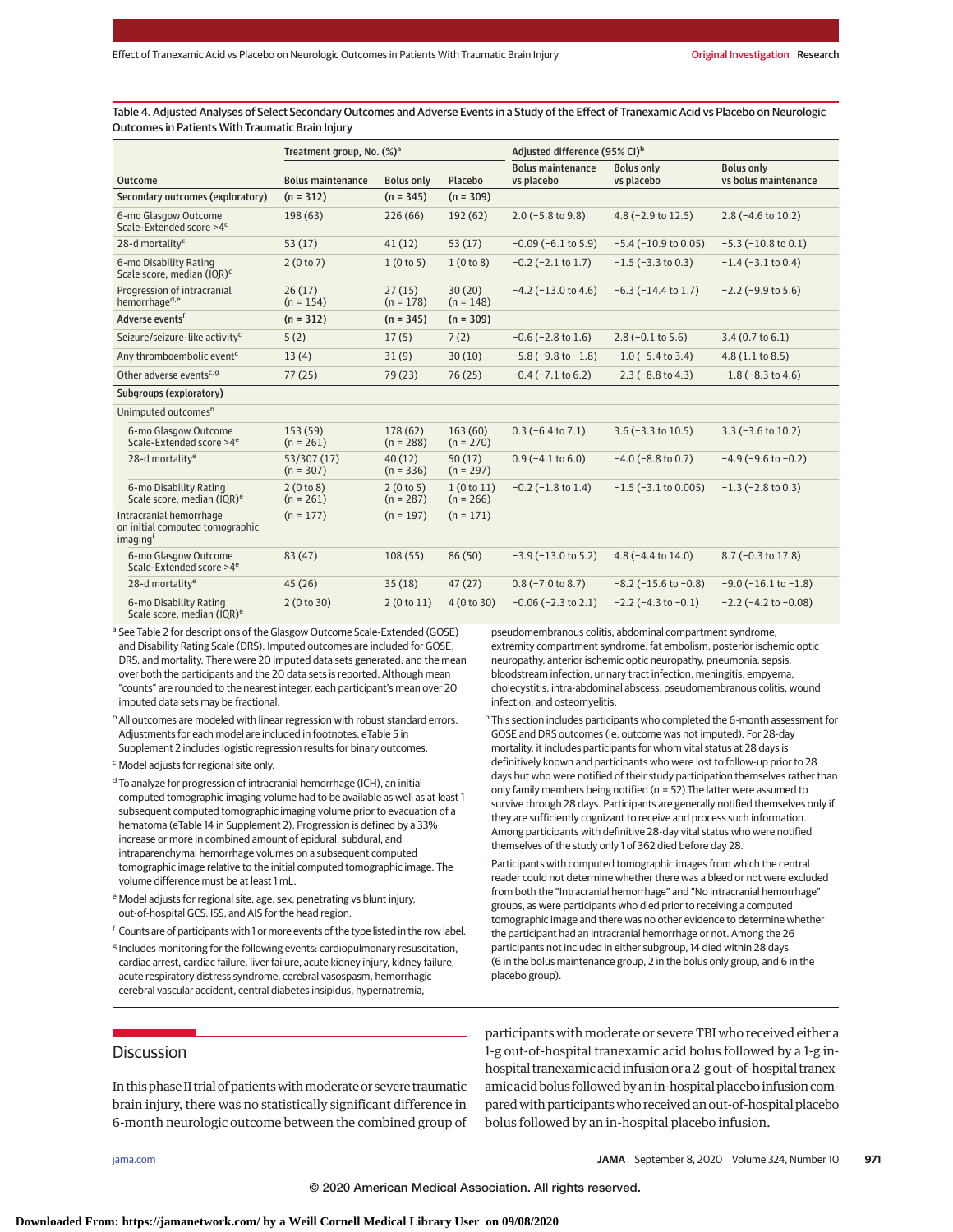There are now 2 randomized trials that have examined the use of tranexamic acid in patients with TBI, both of which demonstrated no statistically significant difference in their primary end point comparing participants who received tranexamic acid with those who received placebo.<sup>10</sup> This adds to the growing list of neutral trials in individuals with TBI and underscores the importance of developing improved methods for patient selection. In 2019, the CRASH-3 trial collaborators published the results of a pragmatic, placebo-controlled trial that randomized 12 737 adult participants from 29 countries with moderate or severe TBI to receive either a 1-g tranexamic acid bolus (initiated within 3 hours of injury) followed by a 1-g tranexamic acid 8-hour infusion or placebo and found no statistically significant difference in their primary outcome of risk of death from head injury at 28 days (18.5% of patients in the tranexamic acid group vs 19.8% in the placebo group).<sup>10</sup> In this trial, similar to the CRASH-3 trial results, all-cause mortality at 28 days was not different between groups (14% for tranexamic acid– treated patients vs 17% for placebo-treated patients). Despite no statistically significant difference in the primary outcome in either trial, there were important differences and findings from both trials that warrant consideration and future investigation. Although this trial did not independently examine patients with less severe injuries, the CRASH-3 trial reported a significantly lower risk of head injury–related death in less severely injured patients (with mild and moderate TBI) who received tranexamic acid compared with placebo (risk ratio, 0.78).<sup>10</sup>

In contrast to CRASH-3, this trial examined 2 different dosing regimens of tranexamic acid and performed exploratory analyses on the subset of patients with ICH based on the known ability of tranexamic acid to decrease bleeding. Although the CRASH-3 trial investigators did not report the number of participantswith ICH and did not independently examine this subset of patients, it is likely that the number of patients enrolled in CRASH-3 with ICH was higher than in this trial because participants were enrolled after imaging was obtained in the hospital setting. Similar to the findings in CRASH-3, most of the mortality difference in this trial was observed by 24 hours after injury. No statistically significant difference in ICH progression was observed between patients who received tranexamic acid and those who received placebo in this trial, suggesting that the antifibrinolytic effect of tranexamic acid on bleeding may be less important than alternative mechanisms in this patient population. Although these findings are only exploratory, future analyses examining different tranexamic acid dosing regimens to determine the true effect of tranexamic acid in both less severely injured patients as well as those with ICH is warranted.

One of the primary concerns surrounding tranexamic acid administration relates to the potential for seizures and thrombotic complications.18-21 Consistent with multiple trials (including CRASH-3), this trial demonstrated no statistically significant difference in the rate of seizures between participants in the bolus maintenance group (the same tranexamic acid dose used in CRASH-3) and the placebo group, with a seizure rate of approximately 2% across groups in both trials. However, this is the first large-scale trial to administer a 2-g bolus of tranexamic acid, and 5% of participants in that group developed seizures, which is similar to previous studies in different patient populations that demonstrated an association between higher tranexamic acid levels and increased seizures.<sup>19-21</sup> Although too few patients experienced seizures to drawmeaningful conclusions, any potential benefit for tranexamic acid administration in patients with ICH should be balanced by the potential increased seizure risk.

# Limitations

This study has several limitations. First, the earlymortality difference observed between treatment groups has the potential to lead to survival bias, in which severely injured patients who survived longer in the bolus only group may have lived long enough to experience more complications. Second, determining time of injury prior to hospital arrival is challenging. Although this trial excluded participants without an estimated time of injury, because the actual time of injury is rarely known, the initial 911 call is often used as a surrogate for injury time, which is standard for out-of-hospital trials. Although the time from injury to tranexamic acid administration was well balanced between groups, inaccuracies related to the time from injury to tranexamic acid administration are still likely. Third, enrolling patients in the out-of-hospital setting using the GCS to determine severity of injury has important limitations. Because the GCS has limited ability to discriminate between ICH and other central nervous system depressed states (eg, intoxication, sedation, shock), a fairly low percentage of patients with ICH were enrolled in this trial, which may have diluted treatment differences. Fourth, despite standardized EMS training, 20% of participants enrolled in the trial had a GCS score of 13 or higher on admission, potentially contributing further to an overall low injury severity. Fifth, obtaining 6-month follow-up in participants with TBI enrolled in the out-of-hospital setting, prior to consent, is challenging. In this trial, 15% of participants were lost to follow-up due to study withdrawal or the inability to locate transient participants 6 months after injury. Although considerable prognostic data on participants lost to follow-up were used to impute outcomes, the potential for bias remains. Sixth, participants with both blunt and penetrating injuries were enrolled in this trial to reflect military and civilian populations, potentially introducing heterogeneity into the outcomes. However, because only 3% of participants in this trial experienced penetrating injury, the results may not be generalizable to patients with penetrating TBI. Seventh, several secondary subgroup analyses were based on comparisons of small numbers of participants, potentially leading to a type II error. Eighth, statistical significance was not corrected for multiple testing, potentially leading to type I error; the secondary analyses of the primary outcome as well as the analyses of secondary outcomes should therefore be interpreted with caution.

# **Conclusions**

Among patients with moderate or severe TBI, out-of-hospital tranexamic acid administration within 2 hours of injury did not improve 6-month neurologic outcome as measured by the GOSE.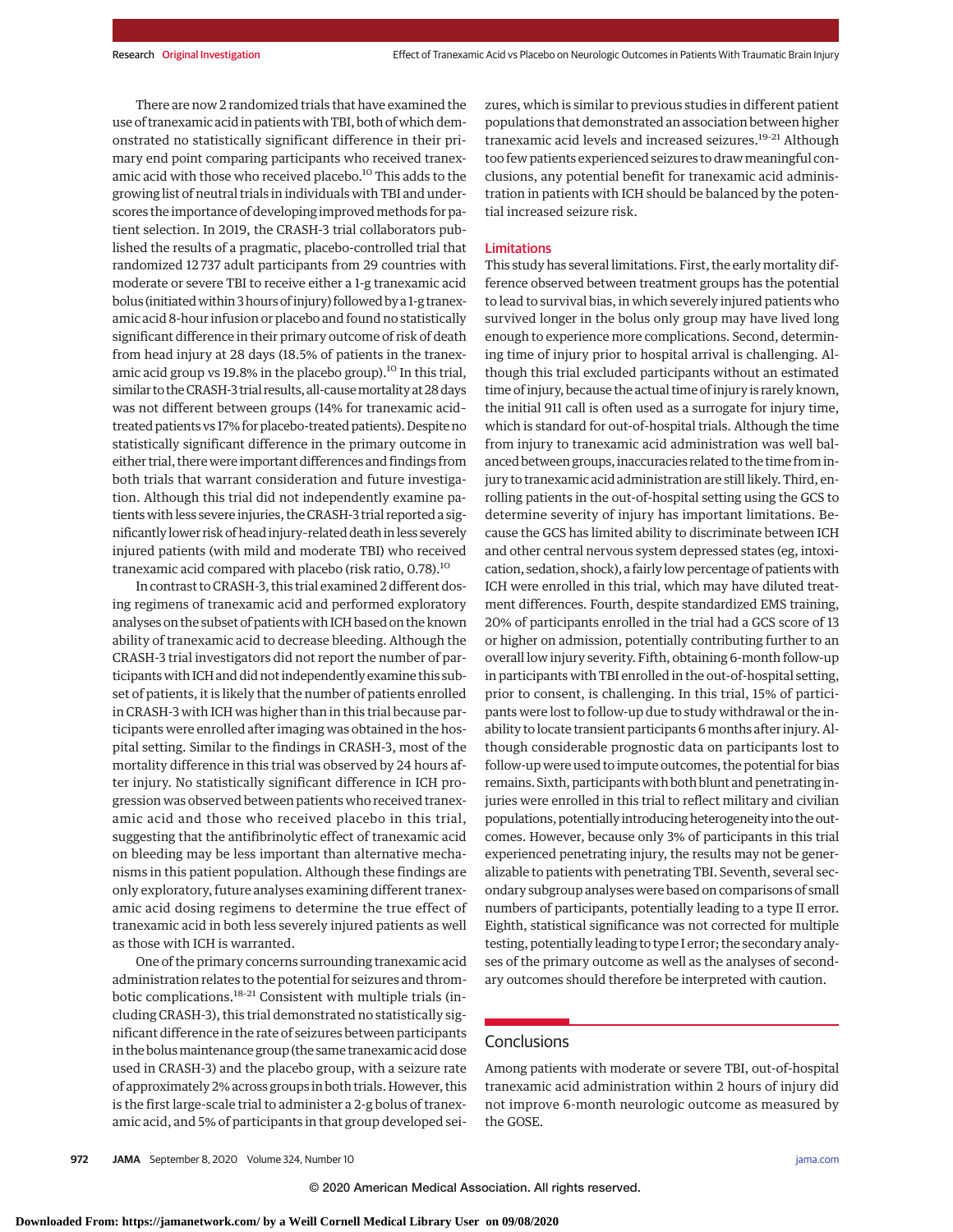#### ARTICLE INFORMATION

**Accepted for Publication:** May 8, 2020.

**Author Affiliations:** Department of Surgery, Oregon Health & Science University, Portland (Rowell, Fleming, Schreiber); Department of Surgery, Duke University School of Medicine, Durham, North Carolina (Rowell); Department of Biostatistics, University of Washington, Seattle (Meier, McKnight, Kannas, May, Sheehan, Hwang); Department of Surgery, University of Washington, Seattle (Bulger, Robinson, Klotz); Department of Emergency Medicine, University of Texas Southwestern Medical Center, Dallas (Idris); Department of Internal Medicine, University of Texas Southwestern Medical Center, Dallas (Idris); Department of Emergency Medicine, University of British Columbia, Vancouver, British Columbia, Canada (Christenson, Tallon); Providence Health Care Research Institute, Vancouver, British Columbia, Canada (Christenson); Rescu, Li Ka Shing Knowledge Institute, St Michael's Hospital, Toronto, Ontario, Canada (Morrison); Division of Emergency Medicine, Department of Medicine, University of Toronto, Toronto, Ontario, Canada (Morrison); Department of Emergency Medicine, Regions Hospital, St Paul, Minnesota (Frascone); Department of Surgery, University of Alabama, Birmingham (Bosarge, Williams); Department of Surgery, University of Arizona, Phoenix (Bosarge); Department of Emergency Medicine, Medical College of Wisconsin, Milwaukee (Colella, Aufderheide); Department of Surgery, University of Cincinnati, Cincinnati, Ohio (Johannigman); Department of Surgery, McGovern Medical School, University of Texas Health Science Center, Houston (Cotton, Vincent); Department of Laboratory Medicine & Pathobiology, University of Toronto, Toronto, Ontario, Canada (Callum); Department of Emergency Medicine, University of Cincinnati, Cincinnati, Ohio (McMullan); Department of Surgery, Regions Hospital, St Paul, Minnesota (Dries); Trauma Surgery, Texas Health Presbyterian Hospital, Dallas (Tibbs); Department of Emergency Medicine, John Peter Smith Health Network, Ft Worth, Texas (Richmond); Johns Hopkins School of Medicine, Baltimore, Maryland (Weisfeldt); British Columbia Emergency Health Services, Vancouver, British Columbia, Canada (Tallon, Schlamp); Department of Emergency Medicine, Baylor University Medical Center, Dallas, Texas (Garrett, Ferrara); Department of Surgery, Mayo Clinic, Rochester, Minnesota (Zielinski); Department of Surgery, John Peter Smith Health Network, Ft Worth, Texas (Gandhi); Department of Emergency Medicine, Oregon Health & Science University, Portland, Oregon (Jui); Department of Emergency Medicine, Hennepin County Medical Center, Minneapolis, Minnesota (Klein, Hendrickson); Department of Surgery, St Michael's Hospital, Toronto, Ontario, Canada (Rizoli); Department of Emergency Medicine, Medical City Plano, Plano, Texas (Gamber); Emergency Medicine, Methodist Dallas Medical Center, Dallas, Texas (Simonson); National Heart, Lung, and Blood Institute, National Institutes of Health, Bethesda, Maryland (Sopko); Trauma Surgery, Texas Health Harris Methodist Hospital, Ft Worth (Witham).

**Author Contributions:** Dr McKnight and Mr Meier had full access to all of the data in the study and take responsibility for the integrity of the data and the accuracy of the data analysis.

Concept and design: Rowell, McKnight, Kannas, May, Sheehan, Bulger, Christenson, Morrison, Colella, Weisfeldt, Zielinski, Auderheide, Williams, Schreiber.

Acquisition, analysis, or interpretation of data: Rowell, Meier, McKnight, Kannas, May, Bulger, Idris, Morrison, Frascone, Bosarge, Colella, Johannigman, Cotton, Callum, McMullan, Dries, Tibbs, Richmond, Tallon, Garrett, Auderheide, Gandhi, Schlamp, Robinson, Jui, Klein, Rizoli, Gamber, Fleming, Hwang, Vincent, Hendrickson, Simonson, Klotz, Sopko, Witham, Ferrara, Schreiber.

Drafting of the manuscript: Rowell, Meier, McKnight, Cotton, Garrett, Zielinski, Auderheide, Schlamp, Robinson, Fleming, Simonson, Sopko, Schreiber.

Critical revision of the manuscript for important intellectual content: Rowell, Meier, McKnight, Kannas, May, Sheehan, Bulger, Idris, Christenson, Morrison, Frascone, Bosarge, Colella, Johannigman, Cotton, Callum, McMullan, Dries, Tibbs, Richmond, Weisfeldt, Tallon, Garrett, Zielinski, Auderheide, Gandhi, Schlamp, Robinson, Jui, Klein, Rizoli, Gamber, Hwang, Vincent, Williams, Hendrickson, Klotz, Sopko, Witham, Ferrara, Schreiber. Statistical analysis: Meier, McKnight, May, Hwang, Simonson.

Obtained funding: Rowell, McKnight, Kannas, May, Idris, Christenson, Weisfeldt, Schreiber. Administrative, technical, or material support: Kannas, Sheehan, Bulger, Christenson, Frascone, Bosarge, Callum, McMullan, Dries, Tibbs, Richmond, Weisfeldt, Tallon, Gandhi, Schlamp, Robinson, Jui, Gamber, Williams, Hendrickson, Simonson, Witham, Ferrara, Schreiber. Supervision: McKnight, Kannas, May, Christenson, Bosarge, Colella, Cotton, Callum, Tibbs, Weisfeldt, Garrett, Zielinski, Schlamp, Robinson, Gamber, Klotz, Schreiber.

Other - conducting the study at St Michael's Hospital in Toronto: Rizoli.

Other - supervised the implementation of the randomized trial in my site (University of Toronto): **Morrison** 

Other - patient enrolment and site PI: Callum.

**Conflict of Interest Disclosures:** Dr Rowell reported receiving grants from the US Department of Defense (DoD) and the National Institutes of Health (NIH) during the conduct of the study and personal fees from Portola Phamaceuticals outside the submitted work. Dr McKnight reported receiving grants from DoD and NIH during the conduct of the study. Dr May reported receiving grants from DoD and NIH during the conduct of the study. Dr Sheehan reported receiving grants from DoD and NIH during the conduct of the study. Dr Bulger reported receiving grants from NIH during the conduct of the study. Dr Idris reported receiving grants from NIH during the conduct of the study. Dr Christenson reported receiving grants from NIH during the conduct of the study. Dr Morrison reported receiving grants from NIH, the Canadian Institutes of Health Research, and the Heart and Stroke Foundation Canada during the conduct of the study and endowed chair salary support from the Robert and Dorothy Pitts Chair in Acute Care and Emergency Medicine outside the submitted work. Dr Frascone reported receiving grants from DoD and NIH during the conduct of the study. Dr Bosarge reported receiving grants from DoD during the conduct of the study and personal

fees from Avanos outside the submitted work. Dr Cotton reported receiving grants from DoD during the conduct of the study. Dr Callum reported receiving grants from Octapharma and the Canadian Blood Services outside the submitted work. Dr McMullan reported receiving grants from NIH during the conduct of the study. Dr Dries reported receiving grants from DoD and NIH during the conduct of the study. Dr Tibbs reported receiving grants from NIH during the conduct of the study. Dr Weisfeldt reported receiving grants from Johns Hopkins University during the conduct of the study. Dr Auderheide reported receiving grants from the Medical College of Wisconsin during the conduct of the study. Dr Schlamp reported receiving wages paid for duties rendered as a research assistant for the purpose of this trial from the Resuscitation Outcomes Consortium. Dr Williams reported receiving grants from DoD during the conduct of the study. Dr Klotz reported receiving grants from the National Heart, Lung, and Blood Institute during the conduct of the study. Dr Schreiber reported receiving grants from DoD, NIH, Health Canada, and the American Heart Association and personal fees from Haemonetics during the conduct of the study and personal fees from CSL Behring, Tricol, Velico Medical, and Arsenal Medical outside the submitted work. No other disclosures were reported.

**Funding/Support:** The Resuscitation Outcomes Consortium institutions participating in the trial were supported by a series of cooperative agreements from the National Heart, Lung and Blood Institute administered by the US Army Medical Research & Material Command (W81XWH-13-2-0090), including U01 HL077863 (University of Washington Data Coordinating Center), U01 HL077866 (Medical College of Wisconsin), U01 HL077871 (University of Pittsburgh), U01 HL077873 (Oregon Health and Science University), U01 HL077881 (University of Alabama at Birmingham), and U01 HL077887 (University of Texas Southwestern Medical Center/ Dallas).

**Role of the Funder/Sponsors**: The US Army Medical Research & Material Command and the National Heart, Lung, and Blood Institute had input in the study design but had no role in the study conduct; collection, management, analysis, and interpretation of the data; preparation, review, or approval of the manuscript; or decision to submit the manuscript for publication. However, Dr Sopko and Dr Pearson are employed by the National Heart, Lung, and Blood Institute and participated in the review and approval of the manuscript. The American Heart Association has also cosponsored Resuscitation Outcome Consortium research activities and did not participate in any of the above or influence the decision to publish the manuscript.

**Group Information:** The Resuscitation Outcome Consortium Investigators are listed in the eAppendix in [Supplement 2.](https://jamanetwork.com/journals/jama/fullarticle/10.1001/jama.2020.8958?utm_campaign=articlePDF%26utm_medium=articlePDFlink%26utm_source=articlePDF%26utm_content=jama.2020.8958)

**Disclaimer:** The content is solely the responsibility of the authors and does not necessarily represent the official views of DoD, the National Heart, Lung and Blood Institute, or NIH and should not be construed as an official DoD/US Army policy unless designated by other documentation. No official endorsement should be made.